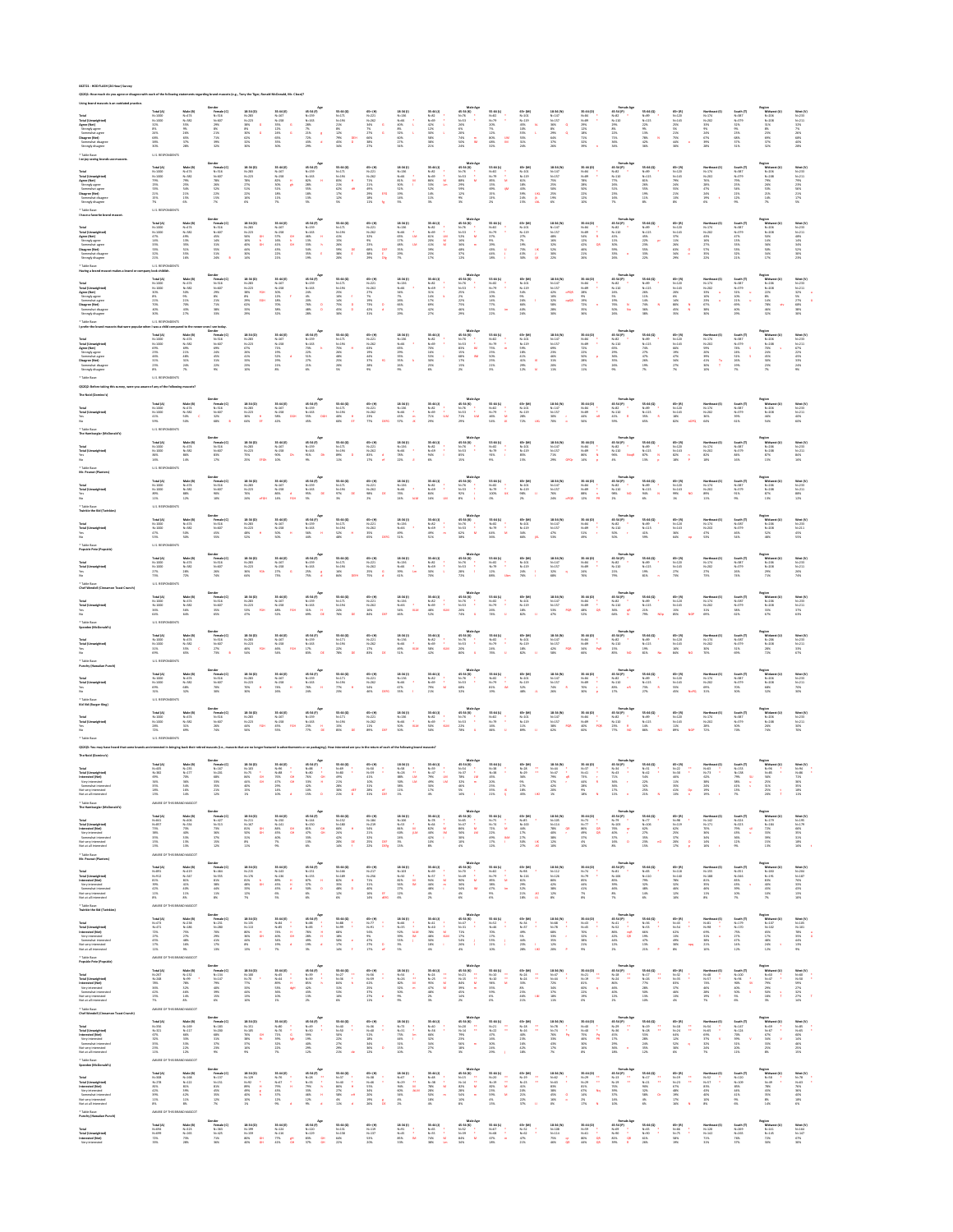| Somewhat interested                                                                                                                           | 39%                     | 44%                        | 35%        | 40%       | 36%       | 45%       | 43%               | 33%                | 52%         | 36%               | 50%             | 50%       | 27%       | 29%         | 36%       | 42%               | 35%       | 39%       | 40%           | 40%       | 42%         | 37%       |
|-----------------------------------------------------------------------------------------------------------------------------------------------|-------------------------|----------------------------|------------|-----------|-----------|-----------|-------------------|--------------------|-------------|-------------------|-----------------|-----------|-----------|-------------|-----------|-------------------|-----------|-----------|---------------|-----------|-------------|-----------|
| Not very interested                                                                                                                           | 19%                     | 19%                        | 20%        | 15%       | 15%       | 13%       | 23%               | 34%                | 6%          | 21%               | 14%             | 23%       | 36%       | 22%         | 9%        | 12%               | 24%       | 33%       | 21%           | 17%       | 19%         | 22%       |
| Not at all interested                                                                                                                         | 8%                      | 9%                         | 9%         | 6%        | 8%        | 5%        | 13%               | 13%                | 9%          | 5%                | 2%              | 10%       | 17%       | 3%          | 11%       | 7%                | 16%       | 9%        | 8%            | 6%        | 9%          | 11%       |
| * Table Base:                                                                                                                                 |                         | AWARE OF THIS BRAND MASCOT |            |           |           |           |                   |                    |             |                   |                 |           |           |             |           |                   |           |           |               |           |             |           |
| <b>Kid Vid (Burger King)</b>                                                                                                                  |                         |                            |            |           |           |           |                   |                    |             |                   |                 |           |           |             |           |                   |           |           |               |           |             |           |
|                                                                                                                                               |                         |                            | Gender     |           |           | Age       |                   |                    |             |                   | <b>Male Age</b> |           |           |             |           | <b>Female Age</b> |           |           |               |           | Region      |           |
|                                                                                                                                               | Total (A)               | Male (B)                   | Female (C) | 18-34 (D) | 35-44 (E) | 45-54 (F) | 55-64 (G)         | 65+ (H)            | 18-34 (I)   | $35-44$ (J)       | 45-54 (K)       | 55-64 (L) | $65+ (M)$ | 18-34 (N)   | 35-44 (O) | 45-54 (P)         | 55-64 (Q) | $65+ (R)$ | Northeast (S) | South (T) | Midwest (I  | West (V)  |
| Total                                                                                                                                         | $N = 285$               | $N = 148$                  | $N = 132$  | $N = 124$ | $N=75$    | $N = 36$  | $N=25$            | $N=25$             | $N=68$      | $N = 41$          | $N=17$          | $N=13$    | $N=11$    | $N = 56$    | $N=34$    | $N=19$            | $N=12$    | $N=13$    | $N = 49$      | $N = 114$ | $N=53$      | $N=69$    |
| Total (Unweighted)                                                                                                                            | $N = 256$               | $N = 101$                  | $N = 152$  | $N=93$    | $N=68$    | $N = 38$  | $N = 29$          | $N=28$             | $N=31$      | $N=36$            | $N = 14$        | $N = 11$  | $N=11$    | $N=62$      | $N=32$    | $N=24$            | $N=18$    | $N=17$    | $N=53$        | $N = 100$ | $N=47$      | $N=56$    |
| <b>Interested (Net)</b>                                                                                                                       | 73%                     | 78%                        | 68%        | 77%       | 76%       | 71%       | 80%               | 38%                | 81%         | 76%               | 85%             | 100%      | 21%       | 72%         | 77%       | 59%               | 58%       | 53%       | 61%           | 76%       | 80%         | 72%       |
| Very interested                                                                                                                               | 38%                     | 38%                        | 40%        | 44%       | 42%       | 30%       | 29%               | 21%                | 48%         | 34%               | 27%             | 32%       | 5%        | 39%         | 52%       | 32%               | 26%       | 35%       | 34%           | 43%       | 40%         | 33%       |
| Somewhat interested                                                                                                                           | 35%                     | 40%                        | 28%        | 33%       | 34%       | 42%       | 50%               | 17%                | 32%         | 42%               | 58%             | 68%       | 17%       | 34%         | 24%       | 27%               | 32%       | 18%       | 27%           | 33%       | 39%         | 38%       |
| Not very interested                                                                                                                           | 16%                     | 14%                        | 18%        | 16%       | 17%       | 11%       | 10%               | 29%                | 15%         | 20%               | 5%              | 0%        | 31%       | 17%         | 13%       | 17%               | 21%       | 27%       | 25%           | 13%       | 12%         | 18%       |
| Not at all interested                                                                                                                         | 11%                     | 7%                         | 14%        | 7%        | 7%        | 18%       | 10%               | 33%                | 5%          | 4%                | 11%             | 0%        | 48%       | 10%         | 10%       | 24%               | 21%       | 19%       | 14%           | 11%       | 9%          | 10%       |
| * Table Base:                                                                                                                                 |                         | AWARE OF THIS BRAND MASCOT |            |           |           |           |                   |                    |             |                   |                 |           |           |             |           |                   |           |           |               |           |             |           |
| QS2Q5: Domino's recently brought back its old mascot, The Noid, which was used in advertising in the 1980s and 1990s. Were you aware of this? |                         |                            |            |           |           |           |                   |                    |             |                   |                 |           |           |             |           |                   |           |           |               |           |             |           |
|                                                                                                                                               |                         |                            |            |           |           |           |                   |                    |             |                   |                 |           |           |             |           |                   |           |           |               |           |             |           |
|                                                                                                                                               |                         |                            | Gender     |           |           | Age       |                   |                    |             |                   | <b>Male Age</b> |           |           |             |           | <b>Female Age</b> |           |           |               |           | Region      |           |
|                                                                                                                                               | Total (A)               | Male (B)                   | Female (C) | 18-34 (D) | 35-44 (E) | 45-54 (F) | 55-64 (G)         | 65+ (H)            | $18-34$ (I) | $35-44$ (J)       | 45-54 (K)       | 55-64 (L) | $65+ (M)$ | 18-34 (N)   | 35-44 (O) | 45-54 (P)         | 55-64 (Q) | 65+ (R)   | Northeast (S) | South (T) | Midwest (U) | West (V)  |
| Total                                                                                                                                         | $N = 1000$              | $N = 474$                  | $N = 516$  | $N = 283$ | $N = 167$ | $N = 159$ | $N = 171$         | $N = 221$          | $N = 136$   | $N = 82$          | $N=76$          | $N=82$    | $N = 101$ | $N = 147$   | $N = 84$  | $N=82$            | $N = 89$  | $N = 120$ | $N = 174$     | $N = 387$ | $N = 206$   | $N = 233$ |
| <b>Total (Unweighted)</b>                                                                                                                     | $N = 1000$              | $N = 382$                  | $N = 607$  | $N = 223$ | $N = 158$ | $N = 163$ | $N = 194$         | $N = 262$          | $N=66$      | $N = 69$          | $N=53$          | $N=79$    | $N = 119$ | $N = 157$   | $N=89$    | $N = 110$         | $N = 115$ | $N = 143$ | $N = 202$     | $N = 379$ | $N = 208$   | $N = 211$ |
| Yes                                                                                                                                           | 24%                     | 26%                        | 22%        | 32%       | 29%       | 23%       | 26%               | 9%                 | 35%         | 30%               | 26%             | 26%       | 11%       | 29%         | 27%       | 20%               | 27%       | 7%        | 19%           | 28%       | 19%         | 24%       |
| No                                                                                                                                            | 76%                     | 74%                        | 78%        | 68%       | 71%       | 77%       | 74%               | 91%<br><b>DEFG</b> | 65%         | 70%               | 74%             | 74%       | 89%       | 71%         | 73%       | 80%               | 73%       | 93%       | 81%           | 72%       | 81%         | 76%       |
| * Table Base:                                                                                                                                 | <b>U.S. RESPONDENTS</b> |                            |            |           |           |           |                   |                    |             |                   |                 |           |           |             |           |                   |           |           |               |           |             |           |
| QS2Q6: Knowing that Domino's brought back its old mascot, The Noid, how much better or worse of an opinion do you have of Domino's?           |                         |                            |            |           |           |           |                   |                    |             |                   |                 |           |           |             |           |                   |           |           |               |           |             |           |
|                                                                                                                                               |                         |                            | Gender     |           |           | Age       |                   |                    |             |                   | <b>Male Age</b> |           |           |             |           | <b>Female Age</b> |           |           |               |           | Region      |           |
|                                                                                                                                               | Total (A)               | Male (B)                   | Female (C) | 18-34 (D) | 35-44 (E) | 45-54 (F) | 55-64 (G)         | 65+ (H)            | 18-34 (I)   | $35-44$ (J)       | 45-54 (K)       | 55-64 (L) | $65+ (M)$ | 18-34 (N)   | 35-44 (O) | 45-54 (P)         | 55-64 (Q) | 65+ (R)   | Northeast (S) | South (T) | Midwest (U) | West (V)  |
| Total                                                                                                                                         | $N = 1000$              | $N = 474$                  | $N = 516$  | $N = 283$ | $N = 167$ | $N = 159$ | $N = 171$         | $N = 221$          | $N = 136$   | N=82              | $N=76$          | $N = 82$  | $N = 101$ | $N = 147$   | $N = 84$  | N=82              | $N = 89$  | $N = 120$ | $N = 174$     | $N = 387$ | $N = 206$   | $N = 233$ |
| <b>Total (Unweighted)</b>                                                                                                                     | $N = 1000$              | $N = 382$                  | $N = 607$  | $N = 223$ | $N = 158$ | $N = 163$ | $N = 194$         | $N = 262$          | $N=66$      | N=69              | $N=53$          | $N=79$    | $N = 119$ | $N = 157$   | $N = 89$  | $N = 110$         | $N = 115$ | $N = 143$ | $N = 202$     | $N = 379$ | $N = 208$   | $N = 211$ |
| <b>Better opinion (Net)</b>                                                                                                                   | 27%                     | 33%                        | 22%        | 35%       | 40%       | 31%       | 17%               | 11%                | 40%         | 52%               | 46%             | 14%       | 10%       | 30%         | 29%       | 17%               | 20%       | 13%       | 25%           | 26%       | 27%         | 31%       |
| Much better opinion                                                                                                                           | 9%                      | 10%                        | 8%         | 11%       | 18%       | 4%        | 8%                | 3%                 | 17%         | 20%<br><b>KLM</b> |                 | 6%        | <b>0%</b> | 5%          | 15%       | 5%                | 10%       | 5%        | 11%           | 6%        | 11%         | 9%        |
| Somewhat better opinion                                                                                                                       | 18%                     | 22%                        | 15%        | 24%       | 22%       | 27%       | 9%                | 9%                 | 23%         | 31%               | 43%<br>-il M    | 8%        | 9%        | 25%<br>oPQR | 13%       | 12%               | 10%       | 8%        | 14%           | 199       | 15%         | 22%       |
| Neither better nor worse opinion                                                                                                              | 68%                     | 62%                        | 73%        | 56%       | 56%       | 64%       | <b>DEF</b><br>81% | 86%                | 49%         | 46%               | 50%             | 83%       | 88%       | 63%         | 66%       | 78%               | 79%       | 84%       | 72%           | 69%       | 69%         | 63%       |
| <b>Worse opinion (Net)</b>                                                                                                                    | 5%                      | 5%                         | 5%         | 9%        | 4%        | 5%        | 2%                | 3%                 | 10%         | 3%                | 4%              | 3%        |           | 7%          | 5%        | 5%                | 2%        | 4%        |               | 5%        | 5%          | 6%        |
| Somewhat worse opinion                                                                                                                        | 4%                      | 4%                         | 4%         | 9%        | 2%        | 5%        | 0%                | 2%                 | 10%         | 2%                | 4%              | 0%        | 1%        | 7%          | 1%        | 5%                | 1%        | 3%        | 3%            | 4%        | 3%          | 5%        |
| Much worse opinion                                                                                                                            | 1%                      |                            | 1%         | 0%        |           | 0%        | <b>2%</b>         | 1%                 | 0%          | 1%                | 0%              | 3%        |           | 0%          | 4%        | 0%                | 1%        |           | 0%            |           | 1%          | 1%        |
|                                                                                                                                               |                         |                            |            |           |           |           |                   |                    |             |                   |                 |           |           |             |           |                   |           |           |               |           |             |           |

\* Table Base: U.S. RESPONDENTS

**QS2Q7: Do you believe each of the following statements is true or false? Only select 'True' or 'False' if you know for sure that the statement is true or false. Otherwise, select 'Not at all sure.'**

#### **A man with the last name Noid held two Domino's employees hostage in the late 1980s because he believed the brand had stolen his name to use for their mascot. Total (A) Male (B) Female (C) 18-34 (D) 35-44 (E) 45-54 (F) 55-64 (G) 65+ (H) 18-34 (I) 35-44 (J) 45-54 (K) 55-64 (L) 65+ (M) 18-34 (N) 35-44 (O) 45-54 (P) 55-64 (Q) 65+ (R) Northeast (S) South (T) Midwest (U) West (V) Total** N=1000 N=474 N=516 N=283 N=167 N=159 N=171 N=221 N=136 N=82 \* N=76 \* N=82 \* N=101 N=147 N=84 \* N=82 \* N=89 \* N=120 N=174 N=387 N=206 N=233 N=1000 N=382 N=607 N=1000 N=382 N=607 N=223 N=163 N=158 N=158 N=158 N=158 N=159 \* N=110 N=115 N=115 N=143 N=202 N=208 N=211 N=211 Age<br>45-54 (F) **Male Age**<br>45-54 (K) **Female Age Gender Region**

|                         |                  | 16% 13% 13% GH 26% GH 17% GH 4% 2% 1.00% LM 33% LM 5% 21% QR 3% 21% 21% 3% 3% 16% 14% 11% 16% 16% 16% 16% 16% |  |  |  |  |  |  |  |  |  |  |  |  |  |  |  |  |  |  |
|-------------------------|------------------|---------------------------------------------------------------------------------------------------------------|--|--|--|--|--|--|--|--|--|--|--|--|--|--|--|--|--|--|
| False <b>Example 19</b> |                  |                                                                                                               |  |  |  |  |  |  |  |  |  |  |  |  |  |  |  |  |  |  |
| Not at all sure         |                  |                                                                                                               |  |  |  |  |  |  |  |  |  |  |  |  |  |  |  |  |  |  |
| * Table Base:           | U.S. RESPONDENTS |                                                                                                               |  |  |  |  |  |  |  |  |  |  |  |  |  |  |  |  |  |  |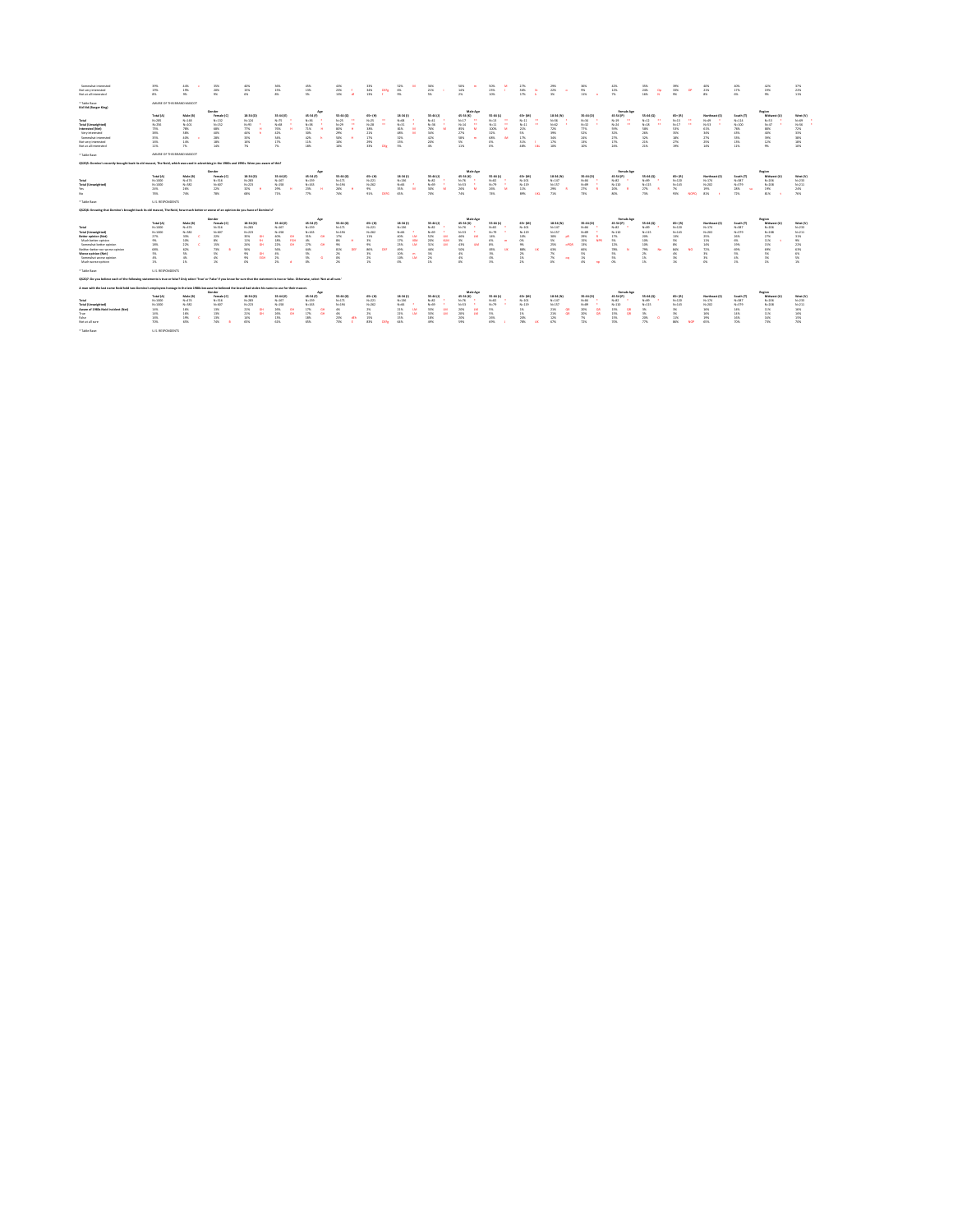**QS2Q1: How much do you agree or disagree with each of the following statements regarding brand mascots (e.g., Tony the Tiger, Ronald McDonald, Mr. Clean)?**

## **Having a brand mascot makes a brand or company look childish.**

\* Table Base: U.S. RESPONDENTS **I prefer the brand mascots that were popular when I was a child compared to the newer ones I see today.**

\* Table Base: U.S. RESPONDENTS

# **QS2Q2: Before taking this survey, were you aware of any of the following mascots?**

|  | The Noid (Domino's) |  |
|--|---------------------|--|
|--|---------------------|--|

\* Table Base: U.S. RESPONDENTS **The Hamburglar (McDonald's)**

\* Table Base: U.S. RESPONDENTS **Mr. Peanut (Planters)**

\* Table Base: U.S. RESPONDENTS

| * Table Base:                   | <b>U.S. RESPONDENTS</b> |
|---------------------------------|-------------------------|
| <b>Popsicle Pete (Popsicle)</b> |                         |

\* Table Base: U.S. RESPONDENTS **Chef Wendell (Cinnamon Toast Crunch)**

| Using brand mascots is an outdated practice. |                         |                     |                     |                         |              |                       |                  |                   |           |           |           |                |           |                                 |               |                       |             |                        |                 |                |              |
|----------------------------------------------|-------------------------|---------------------|---------------------|-------------------------|--------------|-----------------------|------------------|-------------------|-----------|-----------|-----------|----------------|-----------|---------------------------------|---------------|-----------------------|-------------|------------------------|-----------------|----------------|--------------|
|                                              |                         |                     |                     | <b>Household Income</b> |              |                       | <b>Education</b> |                   |           | Employed  |           | Children in HH |           | <b>Parent of Child Under 18</b> |               | <b>Home Ownership</b> |             | <b>Marital Status</b>  |                 | Race/Ethnicity |              |
|                                              | Total (A)               | Less than \$50K (B) | \$50K - \$74.9K (C) | \$75K - \$99.9K (D)     | $$100K+$ (E) | <b>HS or Less (F)</b> | Some College (G) | College Grad+ (H) | Yes (I)   | No (J)    | Yes (K)   | No (L)         | Yes (M)   | No (N)                          | Homeowner (O) | Renter (P)            | Married (Q) | <b>Not married (R)</b> | White (S)       | AA (T)         | Hispanic (U) |
| <b>Total</b>                                 | $N = 1000$              | $N = 278$           | $N = 156$           | $N = 127$               | $N = 377$    | $N = 327$             | $N = 318$        | $N = 227$         | $N = 536$ | $N = 464$ | $N = 360$ | $N = 640$      | $N = 312$ | $N = 688$                       | $N = 725$     | $N = 248$             | $N = 471$   | $N = 529$              | $N = 608$       | $N = 120$      | $N = 160$    |
| <b>Total (Unweighted)</b>                    | $N = 1000$              | $N = 375$           | $N = 202$           | $N = 148$               | $N = 214$    | $N = 289$             | $N = 306$        | $N = 271$         | $N = 479$ | $N = 521$ | $N = 309$ | $N = 691$      | $N = 279$ | $N = 721$                       | $N = 709$     | $N = 262$             | $N=506$     | $N = 494$              | $N = 734$       | $N=82$         | $N=85$       |
| Agree (Net)                                  | 32%                     | 37%                 | 33%                 | 33%                     | 30%          | 29%                   | 30%              | 35%               | 35%       | 28%       | 36%       | 30%            | 36%       | 30%                             | 32%           | 33%                   | 31%         | 33%                    | 31%             | 35%            | 28%          |
| Strongly agree                               | 8%                      | 12%                 | 5%                  | 8%                      | 8%           | 7%                    | 8%               | 9%                | 9%        | 7%        | 11%       | 7%             | 11%       | 7%                              | 8%            | 9%                    | 8%          | 9%                     | 6%              | 10%            | 14%          |
| Somewhat agree                               | 24%                     | 25%                 | 27%                 | 25%                     | 23%          | 22%                   | 23%              | 26%               | 26%       | 21%       | 25%       | 23%            | 25%       | 23%                             | 24%           | 24%                   | 23%         | 24%                    | 24%             | 25%            | 15%          |
| Disagree (Net)                               | 68%                     | 63%                 | 67%                 | 67%                     | 70%          | 71%                   | 70%              | 65%               | 65%       | 72%       | 64%       | 70%            | 64%       | 70%                             | 68%           | 67%                   | 69%         | 67%                    | 69%             | 65%            | 72%          |
| Somewhat disagree                            | 38%                     | 34%                 | 37%                 | 38%                     | 40%          | 39%                   | 38%              | 35%               | 34%       | 42%       | 34%       | 40%            | 32%       | 40%                             | 37%           | 41%                   | 39%         | 36%                    | 37%             | 43%            | 39%          |
| Strongly disagree                            | 30%                     | 29%                 | 30%                 | 29%                     | 29%          | 32%                   | 32%              | 30%               | 31%       | 30%       | 29%       | 30%            | 32%       | 29%                             | 31%           | 26%                   | 29%         | 31%                    | 32%             | 22%            | 33%          |
| * Table Base:                                | <b>U.S. RESPONDENTS</b> |                     |                     |                         |              |                       |                  |                   |           |           |           |                |           |                                 |               |                       |             |                        |                 |                |              |
| I enjoy seeing brands use mascots.           |                         |                     |                     |                         |              |                       |                  |                   |           |           |           |                |           |                                 |               |                       |             |                        |                 |                |              |
|                                              |                         |                     |                     | <b>Household Income</b> |              |                       | <b>Education</b> |                   |           | Employed  |           | Children in HH |           | <b>Parent of Child Under 18</b> |               | <b>Home Ownership</b> |             | <b>Marital Status</b>  |                 | Race/Ethnicity |              |
|                                              | Total (A)               | Less than \$50K (B) | \$50K - \$74.9K (C) | \$75K - \$99.9K (D)     | \$100K+(E)   | <b>HS or Less (F)</b> | Some College (   | College Grad+ (H) | Yes (I)   | No (J)    | Yes (K)   | No (L)         | Yes (M)   | No (N)                          | Homeowner (O  | Renter (P             | Married (Q) | <b>Not married (R)</b> | White (S)       | AA (T)         | Hispanic (U  |
| <b>Total</b>                                 | $N = 1000$              | $N = 278$           | $N = 156$           | $N = 127$               | $N = 377$    | $N = 327$             | $N = 318$        | $N = 227$         | $N = 536$ | $N = 464$ | $N = 360$ | $N = 640$      | $N = 312$ | N=688                           | $N = 725$     | N=248                 | $N = 471$   | $N = 529$              | $N = 608$       | $N = 120$      | $N = 160$    |
| <b>Total (Unweighted)</b>                    | $N = 1000$              | $N = 375$           | $N = 202$           | $N = 148$               | $N = 214$    | $N = 289$             | $N = 306$        | $N = 271$         | $N = 479$ | $N = 521$ | $N = 309$ | $N = 691$      | $N = 279$ | $N = 721$                       | $N = 709$     | $N = 262$             | $N = 506$   | $N = 494$              | $N = 734$       | $N=82$         | $N = 85$     |
| Agree (Net)                                  | 79%                     | 77%                 | 79%                 | 80%                     | 79%          | 80%                   | 80%              | 74%               | 81%       | 76%       | 82%       | 77%            | 84%       | 76%                             | 80%           | 75%                   | 81%         | 76%                    | 78%             | 78%            | 83%          |
| Strongly agree                               | 25%                     | 28%                 | 20%                 | 26%                     | 26%          | 28%                   | 24%              | 23%               | 28%       | 23%       | 28%       | 24%            | 31%       | 23%                             | 26%           | 22%                   | 23%         | 27%                    | 24%             | 19%            | 36%          |
| Somewhat agree                               | 53%                     | 49%                 | 58%                 | 54%                     | 53%          | 52%                   | 55%              | 50%               | 53%       | 53%       | 54%       | 53%            | 53%       | 53%                             | 54%           | 52%                   | 58%         | 49%                    | 53%             | 59%            | 47%          |
| Disagree (Net)                               | 21%                     | 23%                 | 21%                 | 20%                     | 21%          | 20%                   | 20%              | 26%               | 19%       | 24%       | 18%       | 23%            | 16%       | 24%                             | 20%           | 25%                   | 19%         | 24%                    | 22%             | 22%            | 17%          |
| Somewhat disagree                            | 15%                     | 14%                 | 17%                 | 14%                     | 15%          | 13%                   | 14%              | 20%               | 14%       | 16%       | 13%       | 15%            | 11%       | 16%                             | 13%           | 18%                   | 13%         |                        | 15%             | 16%            | 12%          |
| Strongly disagree                            |                         | 9%                  | 5%                  | 6%                      | 6%           | 7%                    | 6%               | 6%                | 6%        |           | 5%        | 8%             | 5%        | 8%                              | 7%            | 7%                    | 6%          |                        | 8%              | 6%             | 5%           |
| * Table Base:                                | <b>U.S. RESPONDENTS</b> |                     |                     |                         |              |                       |                  |                   |           |           |           |                |           |                                 |               |                       |             |                        |                 |                |              |
| I have a favorite brand mascot               |                         |                     |                     | <b>Household Income</b> |              |                       | <b>Education</b> |                   |           | Employed  |           | Children in HH |           | <b>Parent of Child Under 18</b> |               | <b>Home Ownership</b> |             | <b>Marital Status</b>  |                 | Race/Ethnicity |              |
|                                              | Total (A)               | Less than \$50K (B) | \$50K - \$74.9K (C) | \$75K - \$99.9K (D)     | $$100K+$ (E) | <b>HS or Less (F)</b> | Some College (G) | College Grad+ (H) | Yes (I)   | No (J)    | Yes (K)   | No (L)         | Yes (M)   | No (N)                          | Homeowner (O) | Renter (P)            | Married (Q) | Not married (R)        | <b>White (S</b> | AA (T)         | Hispanic (U) |
| Total                                        | $N = 1000$              | $N = 278$           | $N = 156$           | $N = 127$               | $N = 377$    | $N = 327$             | $N = 318$        | $N = 227$         | $N = 536$ | $N = 464$ | $N = 360$ | N=640          | $N = 312$ | N=688                           | $N = 725$     | $N = 248$             | $N = 471$   | $N = 529$              | $N = 608$       | $N = 120$      | $N = 160$    |
| <b>Total (Unweighted)</b>                    | $N = 1000$              | $N = 375$           | $N = 202$           | $N = 148$               | $N = 214$    | $N = 289$             | $N = 306$        | $N = 271$         | $N = 479$ | $N = 521$ | $N = 309$ | $N = 691$      | $N = 279$ | $N = 721$                       | $N = 709$     | $N = 262$             | $N=506$     | $N = 494$              | $N = 734$       | $N=82$         | $N = 85$     |
|                                              | 47%                     | 54%                 | 42%                 | 40%                     | 48%          | 47%                   | 48%              | 52%               | 53%       | 40%       | 55%       | 42%            | 58%       | 42%                             | 47%           | 46%                   | 46%         | 47%                    | 44%             | 56%            | 47%          |
| Agree (Net)                                  | 14%                     | 18%                 | 10%                 | 11%                     | 14%          | 14%                   | 14%              | 14%               | 15%       | 13%       | 17%       |                | 18%       | 12%                             | 14%           | 15%                   | 13%         | 15%                    | 13%             | 11%            | 21%          |
| Strongly agree                               |                         |                     |                     |                         |              |                       |                  |                   |           |           |           | 12%            |           |                                 |               |                       |             |                        |                 |                |              |
| Somewhat agree                               | 33%                     | 36%                 | 32%                 | 29%                     | 34%          | 33%                   | 34%              | 38%               | 38%       | 28%       | 38%       | 30%            | 41%       | 29%                             | 34%           | 31%                   | 33%         | 33%                    | 31%             | 46%            | 26%          |
| Disagree (Net)                               | 53%                     | 46%                 | 58%                 | 60%                     | 52%          | 53%                   | 52%              | 48%               | 47%       | 60%       | 45%       | 58%            | 42%       | 58%                             | 53%           | 54%                   | 54%         | 53%                    | 56%             | 44%            | 53%          |
| Somewhat disagree                            | 32%                     | 23%                 | 37%                 | 36%                     | 35%          | 36%                   | 30%              | 30%               | 32%       | 33%       | 29%       | 35%            | 27%       | 35%                             | 32%           | 33%                   | 33%         | 32%                    | 34%             | 31%            | 27%          |
| Strongly disagree                            | 21%                     | 23%                 | 21%                 | 24%                     | 18%          | 17%                   | 22%              | 18%               | 15%       | 27%       | 16%       | 23%            | 15%       | 23%                             | 21%           | 21%                   | 21%         | 20%                    | 22%             | 13%            | 26%          |
| * Table Base:                                | <b>U.S. RESPONDENTS</b> |                     |                     |                         |              |                       |                  |                   |           |           |           |                |           |                                 |               |                       |             |                        |                 |                |              |

|                |             |                     |                    | <b>Household Income</b> |            |                | Education       |           |           |           |           | ːhildren in H |           | Under 1.  |       | <b>Home Ownership</b> |                   | <b>Marital Status</b> |           | Race/Ethnici |             |
|----------------|-------------|---------------------|--------------------|-------------------------|------------|----------------|-----------------|-----------|-----------|-----------|-----------|---------------|-----------|-----------|-------|-----------------------|-------------------|-----------------------|-----------|--------------|-------------|
|                | Total (A)   | Less than \$50K (B) | S50K - \$74.9K (C) | \$75K - \$99.9K (D      | \$100K+(E) | HS or Less (F) | Some College (G |           | Yes (     |           | Yes (K)   | No (L         | Yes (M)   | No (N)    |       | Renter ('             | <b>Married</b> (Q | <b>Not married (R</b> | White (S) | AA (T)       | Hispanic (U |
| Total          |             |                     |                    | N=127                   | $N = 377$  | $N = 327$      | $N = 318$       | $N = 227$ | $N = 536$ | N=464     | N=360     | $N = 640$     | $N = 312$ | $N = 688$ | N=725 | $N = 248$             | $N = 471$         | $N = 529$             | N=608     | $N = 120$    | N=16∩       |
|                | $N = 1000$  | N=375               |                    | $N = 148$               | $N = 214$  | $N = 289$      | $N = 306$       | $N = 271$ | $N = 479$ | $N = 521$ | $N = 309$ | $N = 691$     | $N = 279$ | N=721     | N=709 | $N = 262$             | $N=506$           | $N = 494$             | $N = 734$ | N=82         |             |
| Agree (Net)    | 30%         |                     |                    |                         |            | 29%            | 28%             |           | 32%       | 27%       | 34%       |               |           | 28%       |       | — 7%،                 |                   | 30%                   | 28%       |              |             |
| Strongly agree |             |                     |                    |                         |            |                | 6%              | 11%       | 9%        |           |           |               |           | 8%        |       |                       |                   |                       | 8%        |              |             |
| Somewhat agre  | <b>4170</b> |                     |                    |                         | 17%        |                |                 |           | 23%       | 19%       | -24%      |               |           | 21%       |       | 29%                   | 20%               |                       | 20%       |              |             |
| Disagree (Net) |             |                     | 69%                |                         |            |                |                 |           | 68%       |           | ხხ%       |               |           |           |       |                       |                   |                       | 72%       |              |             |
|                |             |                     |                    |                         |            |                |                 |           | 39%       |           |           |               |           |           |       |                       |                   | 38%                   | 42%       | 40%          |             |
| ongly disagree |             |                     |                    |                         | 29%        |                |                 |           | 29%       |           |           |               |           |           |       |                       | 28%               | 32%                   | 30%       | 28%          |             |

|                    |            |                     |                     | <b>Household Income</b> |           |                      | Educatior        |           |           | <b>Employed</b> |           | Children in HH |           | <b>Parent of Child Under 18</b> |           | <b>Home Ownership</b> |             | <b>Marital Status</b> |           |           |                 |
|--------------------|------------|---------------------|---------------------|-------------------------|-----------|----------------------|------------------|-----------|-----------|-----------------|-----------|----------------|-----------|---------------------------------|-----------|-----------------------|-------------|-----------------------|-----------|-----------|-----------------|
|                    | Total (A)  | Less than \$50K (B) | \$50K - \$74.9K (C) |                         | $$100K+$  | <b>HS or Less (F</b> | some College (C) |           |           |                 | Yes (K)   | <b>No (L)</b>  | Yes (M)   | No (N)                          |           | Renter (P)            | Married (Q) |                       | White (S) | AA (T)    | <b>Hispanic</b> |
| Total              | $N = 1000$ | N=278               | N=156               | N=127                   |           | N=327                |                  | N=227     | N=536     | $N = 464$       | N=360     | $N = 640$      | N=312     | N=688                           | N=725     | N=248                 | $N = 47$    | N=529                 | $N = 608$ | $N = 120$ | $N = 160$       |
| Total (Unweighted) | $N = 1000$ | $N = 375$           |                     | $N = 148$               | $N = 214$ | N=289                |                  | $N = 271$ | $N = 479$ |                 | $N = 309$ | N=691          | $N = 279$ | N=721                           | $N = 709$ | $N = 262$             | $N = 506$   |                       | $N-72A$   | $N = 82$  |                 |
| Agree (Net)        |            |                     |                     |                         |           |                      |                  |           |           |                 |           | 69%            |           | 68%                             | 70%       |                       | 68%         |                       |           |           |                 |
| Strongly agree     |            |                     |                     |                         |           |                      |                  |           |           |                 |           |                |           | 22%                             |           |                       | 22%         |                       |           | 15%       |                 |
| Somewhat agree     |            | 46%                 | 499                 |                         |           |                      |                  |           |           |                 | 48%       | 45%            | 49%       | 45%                             | 48%       | 44%                   | 46%         | 47%                   | 48%       | 51%       | 36%             |
| Disagree (Net)     |            |                     |                     |                         |           |                      |                  |           | 29%       |                 |           |                |           | 32%                             | 30%       | 33%                   | 32%         |                       | 29%       |           |                 |
| Somewhat disagre   |            |                     |                     |                         |           |                      |                  |           |           |                 |           |                |           | 24%                             | 23%       |                       | 25%         |                       |           |           |                 |
|                    |            |                     |                     | 4%                      |           |                      |                  |           |           |                 |           |                |           |                                 |           |                       |             |                       | 8%        | 4%        |                 |
|                    |            |                     |                     |                         |           |                      |                  |           |           |                 |           |                |           |                                 |           |                       |             |                       |           |           |                 |

|                           |           | <b>Household Income</b><br>Less than \$50K (B) \$50K - \$74.9K (C) |           |                     |                    | Education             |                  |                           |       |        | <b>Children in HH</b> |           | <b>Parent of Child Under 18</b> |        | <b>Home Ownership</b> |            | <b>Marital Status</b> |                 | <b>Race/Ethnicity</b> |               |              |
|---------------------------|-----------|--------------------------------------------------------------------|-----------|---------------------|--------------------|-----------------------|------------------|---------------------------|-------|--------|-----------------------|-----------|---------------------------------|--------|-----------------------|------------|-----------------------|-----------------|-----------------------|---------------|--------------|
|                           | Total (A) |                                                                    |           | \$75K - \$99.9K (D) | <b>\$100K+ (E)</b> | <b>HS or Less (F)</b> | Some College (G) | College Grad+ (H) Yes (I) |       | No (J) | Yes (K)               | No (L)    | Yes (M)                         | No (N) | Homeowner (O)         | Renter (P) | Married (Q)           | Not married (R) | White (S)             | <b>AA (T)</b> | Hispanic (U) |
| <b>Total</b>              | N=1000    | N=278                                                              | N=156     | $N = 127$           | N=377              | $N = 327$             | $N = 318$        | $N = 227$                 | N=536 | N=464  | N=360                 | $N = 640$ | $N = 312$                       | N=688  | N=725                 | $N = 248$  | N=471                 | N=529           | N=608                 | $N = 120$     | $N = 160$    |
| <b>Total (Unweighted)</b> | N=1000    | N=375                                                              | $N = 202$ | N=148               | $N = 214$          | N=289                 | $N = 306$        | $N = 271$                 | N=479 | N=521  | $N = 309$             | $N = 691$ | N=279                           | N=721  | N=709                 | $N = 262$  | N=506                 | N=494           | $N = 734$             | N=82 * N=85 * |              |
| Yes                       |           | 39%                                                                | 37%       | 45%                 | 43%                | 39%                   | 42%              | 44%                       | 47%   | 33%    | 45%                   | 38%       | 55% N 34%                       |        | 41%                   | 40%        | 42%                   | 39%             | 37%                   | 45%           | 44%          |
|                           | 59%       | 61%                                                                | 63%       | 55%                 |                    | 61%                   | 58%              | 56%                       | 53%   | 67%    | 55%                   | 62%       | 45%                             | 66%    | <b>M</b> 59%          | 60%        | 58%                   | 61%             | 63%                   | 55%           | 56%          |

|                           |           | Household Income<br>Less than \$50K (B) |                     |                     |                    |                       |                  |                           |       |        |           | Children in HH |           | <b>Parent of Child Under 18</b> |               | <b>Home Ownership</b> |                    | <b>Marital Status</b>  |           | <b>Race/Ethnicity</b> |              |
|---------------------------|-----------|-----------------------------------------|---------------------|---------------------|--------------------|-----------------------|------------------|---------------------------|-------|--------|-----------|----------------|-----------|---------------------------------|---------------|-----------------------|--------------------|------------------------|-----------|-----------------------|--------------|
|                           | Total (A) |                                         | \$50K - \$74.9K (C) | \$75K - \$99.9K (D) | <b>\$100K+ (E)</b> | <b>HS or Less (F)</b> | Some College (G) | College Grad+ (H) Yes (I) |       | No (J) | Yes (K)   | No (L)         | Yes (M)   | No (N)                          | Homeowner (O) | Renter (P)            | <b>Married (Q)</b> | <b>Not married (R)</b> | White (S) | AA (T)                | Hispanic (U) |
| Total                     | N=1000    | N=278                                   | N=156               | N=127               | $N = 377$          | $N = 327$             | $N = 318$        | $N = 227$                 | N=536 | N=464  | $N = 360$ | $N = 640$      | $N = 312$ | N=688                           | N=725         | $N = 248$             | N=471              | N=529                  | N=608     | N=120                 | N=160        |
| <b>Total (Unweighted)</b> | N=1000    | N=375                                   | N=202               | N=148               | N=214              | N=289                 | N=306            | N=271                     | N=479 | N=521  | N=309     | N=691          | N=279     | N=721                           | N=709         | N=262                 | N=506              | N=494                  | N=734     | N=82 * N=85 *         |              |
| Yes                       | 84%       |                                         | 85%                 | 89%                 | 84%                | 84%                   | 86%              | 87%                       | 85%   | 83%    | 81%       | 86%            | 86%       | 83%                             | 85%           | 83%                   | 87%                | 81%                    | 87%       | 77%                   | 83%          |
|                           | 16%       |                                         | 15%                 |                     | 16%                | 16%                   | 14%              | 13%                       | 15%   |        | 19%       | 14%            | 14%       | 17%                             | 15%           | 17%                   | 13%                | 19%                    | 13%       | 23%                   |              |

|                           |           |                                                            |         | Household Income    |                    |                | Education |  | Employed           |           | Children in HH                                                                                                    |           | <b>Parent of Child Under 18</b>                                                            |                          | <b>Home Ownership</b> | <b>Marital Status</b>                 | <b>Race/Ethnicity</b> |              |
|---------------------------|-----------|------------------------------------------------------------|---------|---------------------|--------------------|----------------|-----------|--|--------------------|-----------|-------------------------------------------------------------------------------------------------------------------|-----------|--------------------------------------------------------------------------------------------|--------------------------|-----------------------|---------------------------------------|-----------------------|--------------|
|                           | Total (A) |                                                            |         | \$75K - \$99.9K (D) | <b>\$100K+ (E)</b> | HS or Less (F) |           |  | $N_{\rm O}(\rm J)$ | Yes (K)   | $\mathsf{N}\mathsf{o}\left(\mathsf{L}\right)$                                                                     | Yes (M)   | No(N)                                                                                      | Homeowner (O) Renter (P) |                       | Married (Q) Mot married (R) White (S) | AA (T)                | Hispanic (U) |
| Total                     | N=1000    | N=278                                                      | $N=156$ | $N = 127$           |                    |                |           |  | $N = 464$          | $N = 360$ | $N = 640$                                                                                                         | $N = 312$ | $N = 688$                                                                                  | $N=725$ $N=248$ $N=471$  |                       | $N = 529$ $N = 608$                   | $N=120$ $N=160$       |              |
| <b>Total (Unweighted)</b> | N=1000    | $N = 375$                                                  | $N=202$ | $N = 148$           | $N = 214$          |                |           |  |                    |           |                                                                                                                   |           | N=721       N=709       N=262       N=506      N=494       N=734      N=82   *    N=85   * |                          |                       |                                       |                       |              |
| Yes                       |           | 89%        91%   e    92%   e    94%   E    86%        89% |         |                     |                    |                |           |  |                    |           | 91%      89%      86%      93%      84%      92%  K   86%      90%       88%      92%  r   87%      92%  TU   80% |           |                                                                                            |                          |                       |                                       |                       | 85%          |
| No.                       | 11%       |                                                            | $8\%$   |                     |                    |                |           |  |                    |           | J    7%       16%  L   8%       14%  n   9%       10%       12%       8%      13%  q   8%       20%  S    15%  S  |           |                                                                                            |                          |                       |                                       |                       |              |

\* Table Base: AWARE OF THIS BRAND MASCOT

| Twinkie the Kid (Twinkies) |            |                     |                     |                         |            |                |                  |                   |           |                 |           |                |           |                                 |               |                        |             |                       |           |                |              |
|----------------------------|------------|---------------------|---------------------|-------------------------|------------|----------------|------------------|-------------------|-----------|-----------------|-----------|----------------|-----------|---------------------------------|---------------|------------------------|-------------|-----------------------|-----------|----------------|--------------|
|                            |            |                     |                     | <b>Household Income</b> |            |                | Educatior        |                   |           | <b>Employed</b> |           | Children in HH |           | <b>Parent of Child Under 18</b> |               | <b>Home Ownership</b>  |             | <b>Marital Status</b> |           | Race/Ethnicity |              |
|                            | Total (A)  | Less than \$50K (B) | \$50K - \$74.9K (C) | \$75K - \$99.9K (D)     | \$100K+(E) | HS or Less (F) | Some College (G) | College Grad+ (H) | Yes (I)   | No (J)          | Yes (K)   | No (L)         | Yes (M)   | No (N)                          | Homeowner (O) | Renter (P <sub>)</sub> | Married (Q) | Not married (R)       | White (S) | AA (T)         | Hispanic (U) |
| Total                      | $N = 1000$ | N=278               | $N = 156$           | N=127                   | $N = 377$  | $N = 327$      | $N = 318$        | $N = 227$         | $N = 536$ | $N = 464$       | N=360     | $N = 640$      | $N = 312$ | $N = 688$                       | $N = 725$     | $N = 248$              | N=471       | $N = 529$             |           | $N = 120$      | N=160        |
| <b>Total (Unweighted)</b>  | $N = 1000$ | N=375               | $N = 202$           | N=148                   | $N = 214$  | $N = 289$      | $N = 306$        | $N = 271$         | $N = 479$ | $N = 521$       | $N = 309$ | $N = 691$      | $N = 279$ | $N = 721$                       | $N = 709$     | $N = 262$              | N=506       | $N = 494$             | $N = 734$ | $N = 82$       | $N = 85$ *   |
| Yes                        | 47%        | 49%                 | 46%                 | 44%                     | 49%        | 50%            | 52%              | 42%               | 52%       | 42%             | 50%       | 46%            | 56%       | 44%                             |               | 50%                    |             | 49%                   |           | 44%            | 45%          |
|                            | 53%        | 51%                 | 54%                 |                         |            | 50%            | 48%              | 58%               | 48%       | 58%             | 50%       | 54%            | 44%       | 56%                             |               | 50%                    | 54%         |                       |           |                |              |

|                           |                                                                                                     |       |                                         | <b>Household Income</b> |                    |                  |       |              |        |           |         | Children in HH      |           | <b>Parent of Child Under 18</b> |                          | <b>Home Ownership</b> |             | <b>Marital Status</b>  |           | <b>Race/Ethnicity</b> |              |
|---------------------------|-----------------------------------------------------------------------------------------------------|-------|-----------------------------------------|-------------------------|--------------------|------------------|-------|--------------|--------|-----------|---------|---------------------|-----------|---------------------------------|--------------------------|-----------------------|-------------|------------------------|-----------|-----------------------|--------------|
|                           | Total (A)                                                                                           |       | Less than \$50K (B) \$50K - \$74.9K (C) | \$75K - \$99.9K (D)     | <b>\$100K+ (E)</b> | HS or Less (F)   |       |              |        | No (J)    | Yes (K) | No (L)              | Yes (M)   | No (N)                          | Homeowner (O) Renter (P) |                       | Married (Q) | <b>Not married (R)</b> | White (S) | AA (T)                | Hispanic (U) |
| <b>Total</b>              | N=1000 N=1000 N=1000 N=2000 N=2000 N=2000 N=2000 N=2000 N=2000 N=2000 N=2000 N=2000 N=2000 N=2000 N | N=278 | $N = 156$                               | $N = 127$               | N=377              | N=327            | N=318 | $N = 227$    | N=536  | N=464     | N=360   | $N = 640$           | $N = 312$ | N=688                           | N=725                    | N=248                 | $N = 471$   | N=529                  | N=608     | N=120 N=160           |              |
| <b>Total (Unweighted)</b> | N=1000                                                                                              | N=375 | N=202                                   | N=148                   | N=214              | N=289            | N=306 | $N = 271$    | N=479  | $N = 521$ | N=309   | N=691               | N=279     | $N = 721$                       | N=709                    | $N = 262$             | N=506       | N=494                  | N=734     | N=82 * N=85 *         |              |
| Yes                       |                                                                                                     |       |                                         |                         |                    | 37%    GH    23% |       | 21%          | 28%    | 25%       |         | 33% L 23% 32% N 24% |           |                                 | 26%                      | 30%                   | 26%         | 28%                    | 23%       | 30%                   | 32%          |
| No l                      | 73%                                                                                                 | 68%   |                                         |                         |                    | 63%              | 77% F | <b>79%</b> F | $72\%$ | 75%       | $67\%$  | 77% K 68%           |           | 76% M 74%                       |                          | 70%                   | 74%         | 72%                    | 77%       | 70%                   | 68%          |
|                           |                                                                                                     |       |                                         |                         |                    |                  |       |              |        |           |         |                     |           |                                 |                          |                       |             |                        |           |                       |              |

|                                                                                                                                                                                                                                |                         |                            |                     | <b>Household Income</b> |              |                       | Education        |                   |           | Employed  |           | <b>Children in HH</b> |           | Parent of Child Under 18        |               | <b>Home Ownershi</b>  |             | <b>Marital Status</b> |           | Race/Ethnicity |              |
|--------------------------------------------------------------------------------------------------------------------------------------------------------------------------------------------------------------------------------|-------------------------|----------------------------|---------------------|-------------------------|--------------|-----------------------|------------------|-------------------|-----------|-----------|-----------|-----------------------|-----------|---------------------------------|---------------|-----------------------|-------------|-----------------------|-----------|----------------|--------------|
|                                                                                                                                                                                                                                | Total (A)               | Less than \$50K (B)        | \$50K - \$74.9K (C) | \$75K - \$99.9K (D)     | $$100K+$ (E) | HS or Less (F)        | Some College (G) | College Grad+ (H) | Yes (l)   | No (J)    | Yes (K)   | No(L)                 | Yes (M)   | No (N)                          | Homeowner (O) | Renter (P)            | Married (Q) | <b>Not married (R</b> | White (S) | <b>AA (T)</b>  | Hispanic (U) |
| Total                                                                                                                                                                                                                          | $N = 1000$              | $N = 278$                  | $N=156$             | $N = 127$               | $N = 377$    | $N = 327$             | $N = 318$        | $N = 227$         | $N = 536$ | $N = 464$ | $N = 360$ | $N = 640$             | $N = 312$ | $N = 688$                       | $N = 725$     | $N = 248$             | $N = 471$   | N=529                 | $N = 608$ | $N = 120$      | $N = 160$    |
| <b>Total (Unweighted)</b>                                                                                                                                                                                                      | $N = 1000$              | $N = 375$                  | $N = 202$           | $N = 148$               | $N = 214$    | $N = 289$             | $N = 306$        | $N = 271$         | $N = 479$ | $N = 521$ | $N = 309$ | $N = 691$             | $N = 279$ | $N = 721$                       | $N = 709$     | $N = 262$             | $N = 506$   | N=494                 | $N = 734$ | $N=82$         | $N = 85$     |
| Yes                                                                                                                                                                                                                            | 36%                     | 39%                        | 32%                 | 26%                     | 37%          | 43%                   | 36%              | 30%               | 43%       | 27%       | 44%       | 31%                   | 48%       | 30%                             | 32%           | 49%                   | 31%         | 39%                   | 29%       | 38%            | 55%          |
| No                                                                                                                                                                                                                             | 64%                     | 61%                        | 68%                 | 74%                     | 63%          | 57%                   | 64%              | 70%               | 57%       | 73%       | 56%       | 69%                   | 52%       | 70%                             | 68%           | 51%                   | 69%         | 61%                   | 71%       | 62%            | 45%          |
|                                                                                                                                                                                                                                |                         |                            |                     |                         |              |                       |                  |                   |           |           |           |                       |           |                                 |               |                       |             |                       |           |                |              |
| * Table Base:                                                                                                                                                                                                                  | <b>U.S. RESPONDENTS</b> |                            |                     |                         |              |                       |                  |                   |           |           |           |                       |           |                                 |               |                       |             |                       |           |                |              |
| <b>Speedee (McDonald's)</b>                                                                                                                                                                                                    |                         |                            |                     |                         |              |                       |                  |                   |           |           |           |                       |           |                                 |               |                       |             |                       |           |                |              |
|                                                                                                                                                                                                                                |                         |                            |                     | <b>Household Income</b> |              |                       | Education        |                   |           | Employed  |           | <b>Children in HH</b> |           | <b>Parent of Child Under 18</b> |               | <b>Home Ownership</b> |             | <b>Marital Status</b> |           | Race/Ethnicity |              |
|                                                                                                                                                                                                                                | Total (A)               | Less than \$50K (B)        | \$50K - \$74.9K (C) | \$75K - \$99.9K (D)     | $$100K+$ (E) | HS or Less (F)        | Some College (G) | College Grad+ (H) |           |           | Yes (K)   |                       | Yes (M)   | No (N)                          | Homeowner (O) | <b>Renter</b> (P      | Married (Q) | Not married (I        | White (S) | <b>AA</b> (T)  | Hispanic (U) |
|                                                                                                                                                                                                                                |                         |                            |                     |                         |              |                       |                  |                   | Yes (l)   | No (J)    |           | No (L)                |           |                                 |               |                       |             |                       |           |                |              |
| Total                                                                                                                                                                                                                          | $N = 1000$              | $N = 278$                  | $N = 156$           | N=127                   | $N = 377$    | $N = 327$             | $N = 318$        | $N = 227$         | $N = 536$ | $N = 464$ | $N = 360$ | $N = 640$             | $N = 312$ | $N = 688$                       | $N = 725$     | $N = 248$             | $N = 471$   | $N = 529$             | $N = 608$ | $N = 120$      | $N = 160$    |
| <b>Total (Unweighted)</b>                                                                                                                                                                                                      | $N = 1000$              | $N = 375$                  | $N = 202$           | $N = 148$               | $N = 214$    | $N = 289$             | $N = 306$        | $N = 271$         | $N = 479$ | $N=521$   | $N = 309$ | $N = 691$             | $N = 279$ | $N = 721$                       | $N = 709$     | $N = 262$             | $N = 506$   | $N = 494$             | $N = 734$ | $N=82$         | $N = 85$     |
| Yes                                                                                                                                                                                                                            | 31%                     | 35%                        | 30%                 | 17%                     | 32%          | 37%                   | 26%              | 26%               | 36%       | 25%       | 39%       | 26%                   | 43%       | 25%                             | 29%           | 37%                   | 31%         | 31%                   | 25%       | 45%            | 42%          |
| No                                                                                                                                                                                                                             | 69%                     | 65%                        | 70%                 | 83%<br><b>BCE</b>       | 68%          | 63%                   | 74%              | 74%               | 64%       | 75%       | 61%       | 74%                   | 57%       | 75%                             | 71%           | 63%                   | 69%         | 69%                   | 75%       | 55%            | 58%          |
| * Table Base:                                                                                                                                                                                                                  | <b>U.S. RESPONDENTS</b> |                            |                     |                         |              |                       |                  |                   |           |           |           |                       |           |                                 |               |                       |             |                       |           |                |              |
| <b>Punchy (Hawaiian Punch)</b>                                                                                                                                                                                                 |                         |                            |                     |                         |              |                       |                  |                   |           |           |           |                       |           |                                 |               |                       |             |                       |           |                |              |
|                                                                                                                                                                                                                                |                         |                            |                     | <b>Household Income</b> |              |                       | Education        |                   |           | Employed  |           | <b>Children in HH</b> |           | <b>Parent of Child Under 18</b> |               | <b>Home Ownership</b> |             | <b>Marital Status</b> |           | Race/Ethnicity |              |
|                                                                                                                                                                                                                                | Total (A)               | Less than \$50K (B)        | \$50K - \$74.9K (C) | \$75K - \$99.9K (D)     | \$100K+(E)   | HS or Less (F)        | Some College (G) | College Grad+ (H) | Yes (l)   | No (J)    | Yes (K)   | No(L)                 | Yes (M)   | No (N)                          | Homeowner (O) | Renter (P)            | Married (Q) | Not married (I        | White (S) | <b>AA (T)</b>  | Hispanic (U) |
|                                                                                                                                                                                                                                | $N = 1000$              | $N = 278$                  | $N = 156$           |                         | $N = 377$    | $N = 327$             | $N = 318$        | $N = 227$         | $N = 536$ | $N = 464$ | $N = 360$ | $N = 640$             | $N = 312$ |                                 | $N = 725$     | $N = 248$             | $N = 471$   | $N = 529$             |           |                |              |
| Total                                                                                                                                                                                                                          |                         |                            |                     | $N = 127$               |              |                       |                  |                   |           |           |           |                       |           | $N = 688$                       |               |                       |             |                       | $N = 608$ | $N = 120$      | $N = 160$    |
| <b>Total (Unweighted)</b>                                                                                                                                                                                                      | $N = 1000$              | $N = 375$                  | $N = 202$           | $N = 148$               | $N = 214$    | $N = 289$             | $N = 306$        | $N = 271$         | $N = 479$ | $N=521$   | $N = 309$ | $N = 691$             | $N = 279$ | $N = 721$                       | $N = 709$     | $N = 262$             | $N = 506$   | N=494                 | $N = 734$ | $N=82$         | $N = 85$     |
| Yes                                                                                                                                                                                                                            | 69%                     | 72%                        | 77%                 | 66%                     | 65%          | 71%                   | 76%              | 65%               | 71%       | 68%       | 70%       | 69%                   | 72%       | 68%                             | 67%           | 77%                   | 68%         | 71%                   | 67%       | 62%            | 79%          |
| No                                                                                                                                                                                                                             | 31%                     | 28%                        | 23%                 | 34%                     | 35%          | 29%                   | 24%              | 35%               | 29%       | 329       | 30%       | 31%                   | 28%       | 32%                             | 33%           | 23%                   | 32%         | 29%                   | 33%       | 38%            | 21%          |
| * Table Base:                                                                                                                                                                                                                  | <b>U.S. RESPONDENTS</b> |                            |                     |                         |              |                       |                  |                   |           |           |           |                       |           |                                 |               |                       |             |                       |           |                |              |
|                                                                                                                                                                                                                                |                         |                            |                     |                         |              |                       |                  |                   |           |           |           |                       |           |                                 |               |                       |             |                       |           |                |              |
| <b>Kid Vid (Burger King)</b>                                                                                                                                                                                                   |                         |                            |                     |                         |              |                       |                  |                   |           |           |           |                       |           |                                 |               |                       |             |                       |           |                |              |
|                                                                                                                                                                                                                                |                         |                            |                     | <b>Household Income</b> |              |                       | Education        |                   |           | Employed  |           | <b>Children in HH</b> |           | <b>Parent of Child Under 18</b> |               | <b>Home Ownership</b> |             | <b>Marital Status</b> |           | Race/Ethnicity |              |
|                                                                                                                                                                                                                                | Total (A)               | Less than \$50K (B)        | \$50K - \$74.9K (C) | \$75K - \$99.9K (D)     | $$100K+$ (E) | <b>HS or Less (F)</b> | Some College (G) | College Grad+ (H) | Yes (l)   | No (J)    | Yes (K)   | No(L)                 | Yes (M)   | No (N)                          | Homeowner (O  | Renter (P)            | Married (Q) | Not married (F        | White (S) | <b>AA</b> (T)  | Hispanic (U) |
| Total                                                                                                                                                                                                                          | $N = 1000$              | $N = 278$                  | $N = 156$           | $N = 127$               | $N = 377$    | $N = 327$             | $N = 318$        | $N = 227$         | $N = 536$ | $N = 464$ | $N = 360$ | $N = 640$             | $N = 312$ | $N = 688$                       | $N = 725$     | $N = 248$             | $N = 471$   | $N = 529$             | $N = 608$ | $N = 120$      | $N = 160$    |
| <b>Total (Unweighted)</b>                                                                                                                                                                                                      | $N = 1000$              | $N = 375$                  | $N = 202$           | $N = 148$               | $N = 214$    | $N = 289$             | $N = 306$        | $N = 271$         | $N = 479$ | $N = 521$ | $N = 309$ | $N = 691$             | $N = 279$ | $N = 721$                       | $N = 709$     | $N = 262$             | $N = 506$   | N=494                 | $N = 734$ | $N=82$         | N=85         |
| Yes                                                                                                                                                                                                                            | 28%                     | 34%                        | 25%                 | 27%                     | 27%          | 37%                   | 25%              | 21%               | 33%       | 23%       | 44%       | 20%                   | 48%       | 20%                             | 26%           | 36%                   | 30%         | 27%                   | 21%       | 47%            | 41%          |
|                                                                                                                                                                                                                                | 72%                     | 66%                        | 75%                 | 73%                     | 73%          | 63%                   | 75%              | 79%               | 67%       | 77%       | 56%       | 80%                   | 52%       | 80%                             | 74%           | 64%                   | 70%         | 73%                   | 79%       | 53%            | 59%          |
|                                                                                                                                                                                                                                |                         |                            |                     |                         |              |                       |                  |                   |           |           |           |                       |           |                                 |               |                       |             |                       |           |                |              |
| * Table Base:                                                                                                                                                                                                                  | <b>U.S. RESPONDENTS</b> |                            |                     |                         |              |                       |                  |                   |           |           |           |                       |           |                                 |               |                       |             |                       |           |                |              |
| QS2Q3: You may have heard that some brands are interested in bringing back their retired mascots (i.e., mascots that are no longer featured in advertisements or on packaging). How interested are you in the return of each o |                         |                            |                     |                         |              |                       |                  |                   |           |           |           |                       |           |                                 |               |                       |             |                       |           |                |              |
|                                                                                                                                                                                                                                |                         |                            |                     |                         |              |                       |                  |                   |           |           |           |                       |           |                                 |               |                       |             |                       |           |                |              |
| The Noid (Domino's)                                                                                                                                                                                                            |                         |                            |                     |                         |              |                       |                  |                   |           |           |           |                       |           |                                 |               |                       |             |                       |           |                |              |
|                                                                                                                                                                                                                                |                         |                            |                     | <b>Household Income</b> |              |                       | Education        |                   |           | Employed  |           | <b>Children in HH</b> |           | <b>Parent of Child Under 18</b> |               | <b>Home Ownership</b> |             | <b>Marital Status</b> |           | Race/Ethnicity |              |
|                                                                                                                                                                                                                                | Total (A)               | Less than \$50K (B)        | \$50K - \$74.9K (C) | \$75K - \$99.9K (D)     | $$100K+$ (E) | HS or Less (F)        | Some College (G) | College Grad+ (H) | Yes (l)   | No (J)    | Yes (K)   | No (L)                | Yes (M)   | No (N)                          | Homeowner (O) | Renter (P)            | Married (Q) | Not married (F        | White (S) | <b>AA (T)</b>  | Hispanic (U) |
| Total                                                                                                                                                                                                                          | $N = 405$               | $N = 110$                  | $N=57$              | $N=57$                  | $N = 162$    | $N = 126$             | $N = 133$        | $N=99$            | $N = 254$ | $N = 151$ | $N = 161$ | $N = 244$             | $N = 171$ | $N = 234$                       | $N = 295$     | $N = 100$             | $N = 197$   | $N = 208$             | $N = 228$ | $N=54$         | $N=70$       |
| <b>Total (Unweighted)</b>                                                                                                                                                                                                      | $N = 382$               | $N = 144$                  | $N=74$              | $N=58$                  | $N=89$       | $N = 106$             | $N = 125$        | $N=99$            | $N=222$   | $N = 160$ | $N = 143$ | $N = 239$             | $N = 146$ | $N = 236$                       | $N = 271$     | $N = 100$             | $N = 199$   | $N = 183$             | $N = 268$ | $N=35$         | $N=38$       |
| <b>Interested (Net)</b>                                                                                                                                                                                                        | 69%                     | 76%                        | 55%                 | 64%                     | 70%          | 75%                   | 72%              | 58%               | 72%       | 64%       | 80%       | 62%                   | 82%       | 60%                             | 67%           | 75%                   | 68%         | 70%                   | 63%       | 74%            | 81%          |
| Very interested                                                                                                                                                                                                                | 34%                     | 40%                        | 25%                 | 20%                     | 39%          | 38%                   | 35%              | 28%               | 39%       | 27%       | 43%       | 29%                   | 41%       | 30%                             | 30%           | 47%                   | 37%         | 32%                   | 30%       | 32%            | 42%          |
| Somewhat interested                                                                                                                                                                                                            | 35%                     | 36%                        | 29%                 | 44%                     | 31%          | 37%                   | 38%              | 30%               | 33%       | 37%       | 37%       | 33%                   | 41%       | 30%                             | 37%           | 28%                   | 31%         | 38%                   | 33%       | 42%            | 39%          |
|                                                                                                                                                                                                                                | 18%                     | 16%                        | 30%                 | 17%                     | 17%          | 17%                   | 16%              | 23%               | 17%       | 19%       | 10%       | 23%                   |           | 23%                             | 18%           | 17%                   | 18%         | 18%                   | 19%       | 21%            |              |
| Not very interested<br>Not at all interested                                                                                                                                                                                   | 13%                     | 8%                         | 16%                 | 19%                     | 13%          | 8%                    | 11%              | 19%               | 10%       | 17%       | 9%        | 15%                   | 11%<br>8% | 17%                             | 14%           | 8%                    | 14%         | 12%                   | 18%       | 5%             | 15%<br>4%    |
|                                                                                                                                                                                                                                |                         |                            |                     |                         |              |                       |                  |                   |           |           |           |                       |           |                                 |               |                       |             |                       |           |                |              |
| * Table Base:                                                                                                                                                                                                                  |                         | AWARE OF THIS BRAND MASCOT |                     |                         |              |                       |                  |                   |           |           |           |                       |           |                                 |               |                       |             |                       |           |                |              |
| The Hamburglar (McDonald's)                                                                                                                                                                                                    |                         |                            |                     |                         |              |                       |                  |                   |           |           |           |                       |           |                                 |               |                       |             |                       |           |                |              |
|                                                                                                                                                                                                                                |                         |                            |                     | <b>Household Income</b> |              |                       | Education        |                   |           | Employed  |           | <b>Children in HH</b> |           | <b>Parent of Child Under 18</b> |               | <b>Home Ownership</b> |             | <b>Marital Status</b> |           | Race/Ethnicity |              |
|                                                                                                                                                                                                                                | Total (A)               | Less than \$50K (B)        | \$50K - \$74.9K (C) | \$75K - \$99.9K (D)     | $$100K+$ (E) | HS or Less (F)        | Some College (G) | College Grad+ (H) | Yes (I)   | No (J)    | Yes (K)   | No (L)                | Yes (M)   | No (N)                          | Homeowner (O) | Renter (P)            | Married (Q) | Not married (         | White (S) | <b>AA</b> (T)  | Hispanic (U) |
| Total                                                                                                                                                                                                                          | $N = 841$               | $N = 236$                  | $N = 133$           | N=114                   | $N = 318$    | $N = 274$             | $N = 272$        | $N = 197$         | $N = 454$ | $N = 387$ | $N = 293$ | $N = 548$             | $N = 268$ | $N = 573$                       | $N = 618$     | $N = 206$             | $N = 411$   | $N = 430$             | $N = 531$ | $N=93$         | $N = 132$    |
| <b>Total (Unweighted)</b>                                                                                                                                                                                                      | $N = 857$               | $N = 321$                  | $N = 178$           | $N = 130$               | $N = 186$    | $N = 245$             | $N = 268$        | $N = 234$         | $N = 419$ | $N = 438$ | $N = 257$ | $N = 600$             | $N = 239$ | $N = 618$                       | $N = 613$     | $N = 223$             | $N = 447$   | $N = 410$             | $N = 651$ | $N = 61$       | $N=69$       |
| Interested (Net)                                                                                                                                                                                                               | 73%                     | 78%                        | 70%                 | 66%                     | 73%          | 77%                   | 72%              | 70%               | 78%       | 67%       | 79%       | 70%                   | 84%       | 68%                             | 71%           | 78%                   | 72%         | 74%                   | 68%       | 87%            | 77%          |
| Very interested                                                                                                                                                                                                                | 38%                     | 41%                        | 31%                 | 29%                     | 41%          | 38%                   | 42%              | 29%               | 44%       | 31%       | 43%       | 35%                   | 47%       | 33%                             | 36%           | 43%                   | 33%         | 42%                   | 34%       | 39%            | 50%          |
| Somewhat interested                                                                                                                                                                                                            | 35%                     | 37%                        | 39%                 | 37%                     | 32%          | 39%                   | 30%              | 41%               | 34%       | 37%       | 36%       | 35%                   | 37%       | 34%                             | 35%           | 36%                   | 39%         | 32%                   | 34%       | 48%            | 28%          |
| Not very interested                                                                                                                                                                                                            | 15%                     | 12%                        | 16%                 | 18%                     | 15%          | 13%                   | 16%              | 13%               | 11%       | 19%       | 10%       | 17%                   | 8%        | 17%                             | 16%           | 11%                   | 17%         | 12%                   | 18%       | 5%             | 11%          |
| Not at all interested                                                                                                                                                                                                          | 13%                     | 10%                        | 14%                 | 16%                     | 12%          | 10%                   | 11%              | 17%               | 12%       | 14%       | 11%       | 14%                   |           | 15%                             | 13%           | 10%                   | 11%         | 14%                   | 14%       | 8%             | 12%          |
|                                                                                                                                                                                                                                |                         |                            |                     |                         |              |                       |                  |                   |           |           |           |                       |           |                                 |               |                       |             |                       |           |                |              |

| <b>Mr. Peanut (Planters)</b>                |           |                            |                          |                          |              |                      |                     |                          |           |           |           |                       |           |                                 |               |                       |                   |                        |           |                |              |
|---------------------------------------------|-----------|----------------------------|--------------------------|--------------------------|--------------|----------------------|---------------------|--------------------------|-----------|-----------|-----------|-----------------------|-----------|---------------------------------|---------------|-----------------------|-------------------|------------------------|-----------|----------------|--------------|
|                                             |           |                            |                          | <b>Household Income</b>  |              |                      | Education           |                          |           | Employed  |           | Children in HH        |           | <b>Parent of Child Under 18</b> |               | <b>Home Ownership</b> |                   | <b>Marital Status</b>  |           | Race/Ethnicity |              |
|                                             | Total (A) | Less than \$50K (B)        | \$50K - \$74.9K (C)      | \$75K - \$99.9K (D)      | \$100K+(E)   | HS or Less (F        | Some College (G)    | College Grad+ (H)        | Yes (I)   | No (J)    | Yes (K)   | No (L)                | Yes (M)   | No (N)                          | Homeowner (O  | Renter (P)            | Married (Q        | Not married (R)        | White (S) | AA (T)         | Hispanic (U) |
| <b>Total</b>                                | $N = 891$ | $N = 253$                  | $N = 143$                | $N = 119$                | $N = 323$    | $N = 292$            | $N = 289$           | $N = 203$                | $N = 459$ | $N = 433$ | $N = 304$ | $N = 588$             | $N = 268$ | N=624                           | $N = 656$     | $N = 218$             | $N = 432$         | N=460                  | $N = 561$ | $N=96$         | $N = 135$    |
| Total (Unweighted)                          | $N = 912$ | $N = 343$                  | $N = 190$                | $N = 139$                | $N = 189$    | $N = 263$            | $N = 279$           | $N = 251$                | $N = 426$ | $N = 486$ | $N=266$   | $N = 646$             | $N = 243$ | $N = 669$                       | $N = 655$     | $N = 237$             | $N = 470$         | $N = 442$              | $N = 685$ | $N=68$         | $N=72$       |
| <b>Interested (Net)</b>                     | 81%       | 85%                        | 81%                      | 78%                      | 79%          | 83%                  | 83%                 | 77%                      | 84%       | 78%       | 85%       | 79%                   | 86%       | 79%                             | 80%           | 85%                   | 83%               | 79%                    | 80%       | 85%            | 81%          |
| Very interested                             | 39%       | 44%                        | 41%                      | 41%                      | 33%          | 42%                  | 45%                 | 31%                      | 42%       | 36%       | 43%       | 37%                   | 44%       | 37%                             | 37%           | 44%                   | 40%               | 38%                    | 38%       | 41%            | 44%          |
| Somewhat interested                         | 42%       | 41%                        | 40%                      | 37%                      | 46%          | 41%                  | 38%                 | 46%                      | 41%       | 43%       | 42%       | 42%                   | 42%       | 42%                             | 43%           | 40%                   | 43%               | 41%                    | 41%       | 44%            | 37%          |
| Not very interested                         | 11%       | 9%                         | 13%                      | 13%                      | 10%          | 10%                  | 12%                 | 12%                      | 9%        | 13%       | 8%        | 13%                   | 8%        | 12%                             |               | 10%                   | 10%               | 12%                    | 11%       | 10%            | 13%          |
| Not at all interested                       | -8%       | 6%                         | 6%                       | 8%                       | 10%          | 7%                   | 5%                  | 11%                      | 7%        | 9%        | 8%        | -8%                   | -6%       | 9%                              | 9%            | 5%                    |                   |                        | 9%        | 5%             | 6%           |
| * Table Base:                               |           | AWARE OF THIS BRAND MASCOT |                          |                          |              |                      |                     |                          |           |           |           |                       |           |                                 |               |                       |                   |                        |           |                |              |
| <b>Twinkie the Kid (Twinkies)</b>           |           |                            |                          |                          |              |                      |                     |                          |           |           |           |                       |           |                                 |               |                       |                   |                        |           |                |              |
|                                             |           |                            |                          | <b>Household Income</b>  |              |                      | Education           |                          |           | Employed  |           | <b>Children in HH</b> |           | <b>Parent of Child Under 18</b> |               | <b>Home Ownership</b> |                   | <b>Marital Status</b>  |           | Race/Ethnicity |              |
|                                             | Total (A) | :50K (B)<br>Less than \$   | \$50K - \$74.9K (C)      | \$75K -<br>- \$99.9K (I  | $$100K+$ (E) | HS or Less (F        | Some College (G)    | College Grad+ (H)        | Yes (I)   | No (J)    | Yes (K)   | No (L)                | Yes (M)   | No (N)                          | Homeowr       | Renter (P)            | <b>Married (Q</b> | Not married (R)        | White (S) | <b>AA (T)</b>  | Hispanic (U) |
| <b>Total</b>                                | $N = 473$ | $N = 136$                  | $N = 72$                 | $N=57$                   | $N = 183$    | $N = 162$            | $N = 165$           | $N = 95$                 | $N = 278$ | $N = 195$ | $N = 179$ | $N = 294$             | $N = 173$ | $N = 300$                       | $N = 341$     | $N = 123$             | $N = 215$         | $N = 257$              | $N = 282$ | $N=52$         | $N=71$       |
| <b>Total (Unweighted)</b>                   | $N = 471$ | $N = 187$                  | $N=91$                   | $N = 62$                 | $N = 107$    | $N = 147$            | $N = 156$           | $N = 108$                | $N = 254$ | $N = 217$ | $N = 165$ | $N = 306$             | $N = 157$ | $N = 314$                       | $N = 327$     | $N = 132$             | $N = 224$         | $N = 247$              | $N = 335$ | $N=39$         | $N = 41$     |
| <b>Interested (Net)</b>                     | 72%       | 75%                        | 64%                      | 70%                      | 74%          | 77%                  | 70%                 | 64%                      | 75%       | 68%       | 77%       | 70%                   | 78%       | 69%                             | 74%           | 70%                   | 77%               | 69%                    | 69%       | 83%            | 76%          |
| Very interested                             | 27%       | 30%                        | 27%                      | 25%                      | 28%          | 36%                  | 23%                 | 18%                      | 31%       | 22%       | 37%       | 21%                   | 37%       | 22%                             | 27%           | 27%                   | 32%               | 23%                    | 24%       | 25%            | 46%          |
|                                             |           |                            |                          |                          | 46%          |                      |                     |                          |           |           |           |                       |           | 47%                             | 47%           |                       |                   | 45%                    |           | 59%            |              |
| Somewhat interested                         | 45%       | 45%                        | 37%                      | 45%                      |              | 41%                  | 47%                 | 45%                      | 44%       | 46%       | 39%       | 48%                   | 41%       |                                 |               | 43%                   | 45%               |                        | 46%       |                | 29%          |
| Not very interested                         | 17%       | 13%                        | 20%                      | 25%                      | 16%          | 15%                  | 17%                 | 23%                      | 16%       | 18%       | 14%       | 19%                   | 16%       | 18%                             | 17%           | 15%                   | 17%               | 17%                    | 20%       | 6%             | 13%          |
| Not at all interested                       | 11%       | 11%                        | 16%                      | 6%                       | 10%          | 9%                   | 13%                 | 14%                      | 8%        | 14%       | 9%        | 12%                   | 6%        | 13%                             | 9%            | 15%                   | 7%                | 14%                    | 11%       | 11%            | 12%          |
| * Table Base:                               |           | AWARE OF THIS BRAND MASCOT |                          |                          |              |                      |                     |                          |           |           |           |                       |           |                                 |               |                       |                   |                        |           |                |              |
| <b>Popsicle Pete (Popsicle)</b>             |           |                            |                          |                          |              |                      |                     |                          |           |           |           |                       |           |                                 |               |                       |                   |                        |           |                |              |
|                                             |           |                            |                          | <b>Household Income</b>  |              |                      | Education           |                          |           | Employed  |           | <b>Children in HH</b> |           | <b>Parent of Child Under 18</b> |               | <b>Home Ownership</b> |                   | <b>Marital Status</b>  |           | Race/Ethnicity |              |
|                                             | Total (A) | <b>Less than \$50K (B)</b> | \$50K - \$74.9K (C)      | \$75K - \$99.9K (        | $$100K+ (E)$ | HS or Less (F)       | <b>Some College</b> | <b>College Grad+ (H)</b> | Yes (I)   | No (J)    | Yes (K)   | No (L)                | Yes (M)   | No (N)                          | Homeowner (O) | Renter (P)            | Married (Q        | <b>Not married (R)</b> | White (S) | AA (T)         | Hispanic (U) |
| <b>Total</b>                                | $N = 267$ | $N=89$                     | $N=43$                   | $N=30$                   | $N=94$       | $N = 120$            | $N=74$              | N=48                     | $N = 150$ | $N = 117$ | $N = 120$ | $N = 147$             | $N = 101$ | $N = 166$                       | $N = 185$     | $N=75$                | $N = 121$         | $N = 146$              | $N = 139$ | $N=36$         | $N = 51$     |
| <b>Total (Unweighted)</b>                   | $N = 248$ | $N = 103$                  | $N=50$                   | $N=31$                   | $N=55$       | $N = 89$             | $N=69$              | N=57                     | $N = 135$ | $N = 113$ | $N=97$    | $N = 151$             | $N=91$    | $N = 157$                       | $N = 175$     | $N=68$                | $N = 126$         | $N = 122$              | $N = 162$ | $N=29$         | $N=27$       |
| <b>Interested (Net)</b>                     | 78%       | 82%                        | 78%                      | 80%                      | 74%          | 73%                  | 78%                 | 81%                      | 80%       | 75%       | 77%       | 78%                   | 80%       | 76%                             | 77%           | 78%                   | 78%               | 77%                    | 76%       | 86%            | 73%          |
| Very interested                             | 36%       | 44%                        | 18%                      | 29%                      | 37%          | 28%                  | 49%<br>- FH         | 25%                      | 39%       | 32%       | 41%       | 31%                   | 44%       | 31%                             | 34%           | 41%                   | 36%               | 35%                    | 38%       | 44%            | 28%          |
| Somewhat interested                         | 42%       | 39%                        | 60%                      | 51%                      | 37%          | 45%                  | 30%                 | 55%                      | 41%       | 43%       | 36%       | 47%                   | 37%       | 45%                             | 42%           | 37%                   | 42%               | 42%                    | 38%       | 42%            | 46%          |
| Not very interested                         | 15%       | 12%                        | 19%                      | 13%                      | 15%          | 17%                  | 17%                 | 13%                      | 14%       | 17%       | 14%       | 16%                   | 11%       | 18%                             | 14%           | 20%                   | 14%               | 16%                    | 17%       | 7%             | 27%          |
| Not at all interested                       | 7%        | 5%                         | 3%                       | 7%                       | 11%          | 10%                  | 5%                  | 6%                       | 6%        | 8%        | 9%        | - 6%                  | 9%        | 6%                              | 9%            | 3%                    | 8%                |                        | 7%        | 8%             | 0%           |
| * Table Base:                               |           | AWARE OF THIS BRAND MASCOT |                          |                          |              |                      |                     |                          |           |           |           |                       |           |                                 |               |                       |                   |                        |           |                |              |
| <b>Chef Wendell (Cinnamon Toast Crunch)</b> |           |                            |                          |                          |              |                      |                     |                          |           |           |           |                       |           |                                 |               |                       |                   |                        |           |                |              |
|                                             |           |                            |                          | <b>Household Income</b>  |              |                      | Education           |                          |           | Employed  |           | Children in HH        |           | <b>Parent of Child Under 18</b> |               | <b>Home Ownership</b> |                   | <b>Marital Status</b>  |           | Race/Ethnicity |              |
|                                             | Total (A) | Less than \$50K (B)        | <b>S50K - S74.9K (C)</b> | <b>\$75K - \$99.9K (</b> | $$100K+$ (E) | <b>HS or Less (F</b> | Some College (G)    | College Grad+ (H         | Yes (I)   | No (J)    | Yes (K)   | No (L)                | Yes (M)   | No (N)                          | Homeowner (O) | Renter (P)            | Married (Q        | Not married (R         | White (S) | <b>AA (T)</b>  | Hispanic (U) |
| Total                                       | $N = 356$ | $N = 110$                  | $N=50$                   | $N=33$                   | $N = 139$    | $N = 140$            | $N = 114$           | $N=68$                   | $N = 232$ | $N = 124$ | $N = 160$ | $N = 196$             | $N = 148$ | $N = 208$                       | $N = 229$     | $N = 121$             | $N = 147$         | $N = 209$              | $N = 174$ | $N=46$         | $N=87$       |
| <b>Total (Unweighted)</b>                   | $N = 321$ | $N = 136$                  | $N = 61$                 | $N=32$                   | $N=72$       | $N = 112$            | $N = 98$            | $N=72$                   | $N = 188$ | $N = 133$ | $N = 135$ | $N = 186$             | $N = 130$ | $N = 191$                       | $N = 203$     | $N = 109$             | $N = 147$         | $N = 174$              | $N = 205$ | $N=36$         | $N = 44$     |
| <b>Interested (Net)</b>                     | 67%       | 73%                        | 52%                      | 61%                      | 67%          | 68%                  | 73%                 | 63%                      | 70%       | 61%       | 71%       | 63%                   | 69%       | 65%                             | 66%           | 70%                   | 59%               | 73%                    | 64%       | 70%            | 71%          |
| Very interested                             | 32%       | 35%                        | 20%                      | 22%                      | 38%          | 31%                  | 35%                 | 28%                      | 35%       | 26%       | 39%       | 26%                   | 39%       | 27%                             | 31%           | 35%                   | 34%               | 30%                    | 34%       | 54%            | 27%          |
| Somewhat interested                         | 35%       | 38%                        | 32%                      | 39%                      | 30%          | 37%                  | 38%                 | 35%                      | 35%       | 35%       | 32%       | 37%                   | 30%       | 38%                             | 35%           | 35%                   | 25%               | 42%                    | 30%       | 16%            | 44%          |
|                                             | 23%       | 18%                        | 33%                      | 26%                      | 23%          | 20%                  | 18%                 | 27%                      | 21%       | 25%       | 19%       | 26%                   | 24%       | 21%                             | 23%           | 21%                   | 29%               | 18%                    | 26%       | 17%            |              |
| Not very interested                         |           |                            |                          |                          |              |                      |                     |                          |           |           |           |                       |           |                                 |               |                       |                   |                        |           |                | 16%          |
| Not at all interested                       | 11%       | 9%                         | 15%                      | 13%                      | 10%          | 12%                  | 9%                  | 10%                      | 9%        | 14%       | 10%       | 11%                   | 7%        | 13%                             | 11%           | 9%                    | 13%               | 9%                     | 10%       | 13%            | 13%          |
| * Table Base:                               |           | AWARE OF THIS BRAND MASCOT |                          |                          |              |                      |                     |                          |           |           |           |                       |           |                                 |               |                       |                   |                        |           |                |              |
| <b>Speedee (McDonald's)</b>                 |           |                            |                          | <b>Household Income</b>  |              |                      | Education           |                          |           |           |           | Children in HH        |           | <b>Parent of Child Under 18</b> |               | <b>Home Ownership</b> |                   | <b>Marital Status</b>  |           | Race/Ethnicity |              |
|                                             |           |                            | <b>S50K - S74.9K (C)</b> | <b>\$75K-\$99.9Kl</b>    |              |                      | Some College (G)    |                          |           | Employed  |           |                       |           |                                 | Homeowner (O) |                       |                   | Not married (R)        | White (S) |                |              |
|                                             | Total (A) | Less than \$50K (B)        |                          |                          | \$100K+ (E)  | <b>HS or Less (F</b> |                     | College Grad+ (H)        | Yes (I)   | No (J)    | Yes (K)   | No (L)                | Yes (M)   | No (N)                          |               | Renter (P)            | Married (Q)       |                        |           | AA (T)         | Hispanic (U) |
| <b>Total</b>                                | $N = 308$ | $N=98$                     | $N=47$                   | $N=22$                   | $N = 120$    | $N = 123$            | $N = 84$            | N=58                     | $N = 190$ | $N = 118$ | $N = 140$ | $N = 168$             | $N = 133$ | $N = 175$                       | $N = 207$     | $N=91$                | $N = 145$         | $N = 163$              | $N = 152$ | $N=54$         | $N=68$       |
| <b>Total (Unweighted)</b>                   | $N = 278$ | $N = 116$                  | $N=52$                   | $N=28$                   | $N=67$       | $N = 90$             | $N=74$              | N=68                     | $N = 162$ | $N = 116$ | $N = 117$ | $N = 161$             | $N = 114$ | $N = 164$                       | $N = 187$     | $N=82$                | $N = 147$         | $N = 131$              | $N = 174$ | $N=31$         | $N = 38$     |
| Interested (Net)                            | 81%       | 82%                        | 78%                      | 69%                      | 81%          | 83%                  | 84%                 | 77%                      | 85%       | 75%       | 86%       | 77%                   | 88%       | 75%                             | 82%           | 77%                   | 82%               | 80%                    | 79%       | 91%            | 79%          |
| Very interested                             | 42%       | 45%                        | 34%                      | 42%                      | 43%          | 44%                  | 49%                 | 22%                      | 46%       | 35%       | 43%       | 40%                   | 47%       | 38%                             | 40%           | 48%                   | 39%               | 44%                    | 43%       | 48%            | 32%          |
| Somewhat interested                         | 39%       | 37%                        | 44%                      | 28%                      | 38%          | 39%                  | 35%                 | 54%                      | 39%       | 40%       | 43%       | 36%                   | 42%       | 38%                             | 42%           | 29%                   | 42%               | 37%                    | 36%       | 43%            | 47%          |
| Not very interested                         | 11%       | 12%                        | 9%                       | 14%                      | 12%          | 11%                  | 13%                 | 7%                       | 10%       | 12%       | 8%        | 14%                   | 5%        | 16%                             | 9%            | 16%                   | 10%               | 12%                    | 11%       | 9%             | 16%          |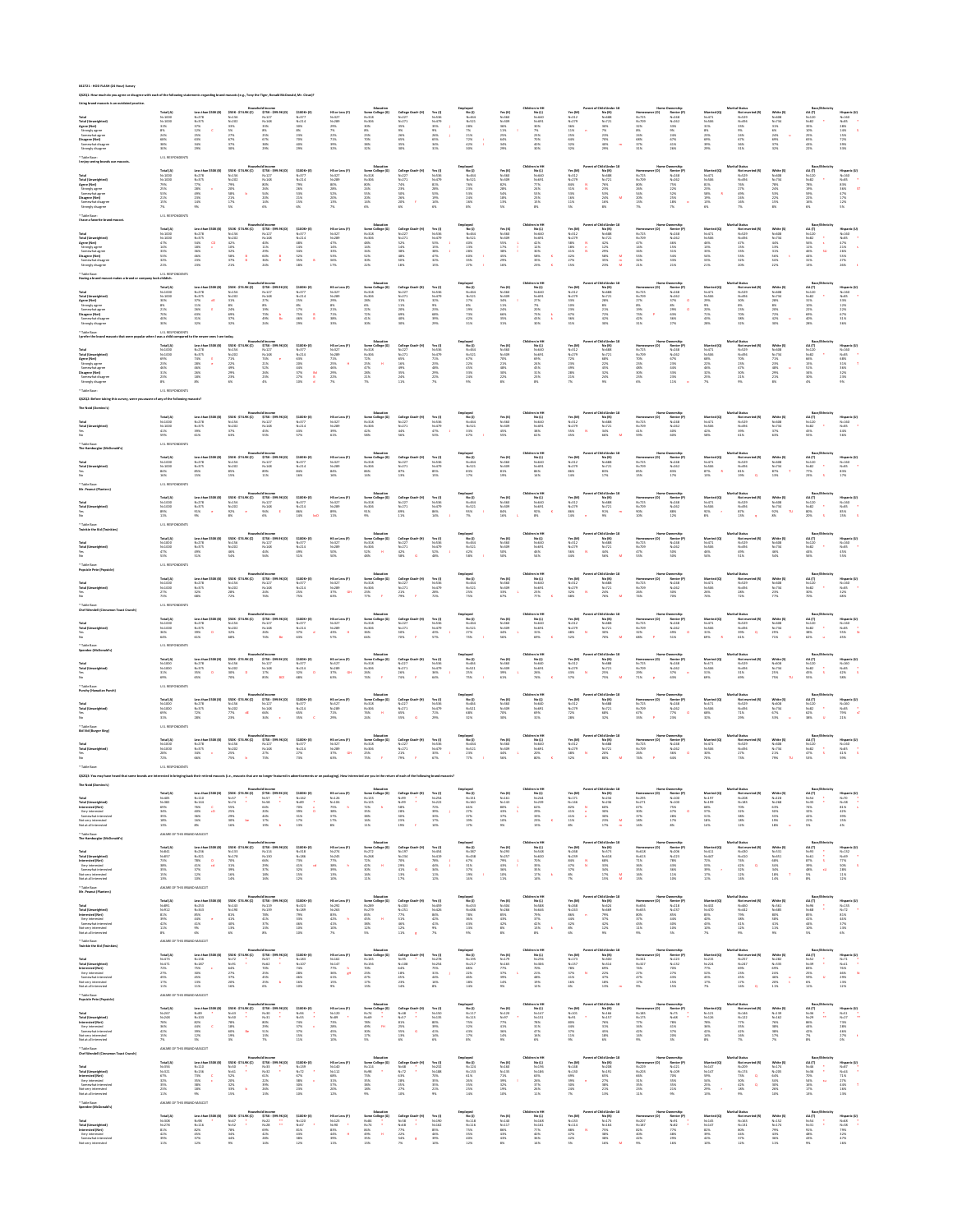\* Table Base: U.S. RESPONDENTS

| Not at all interested                           | -8%       | -6%                        | 13%                 | 17%                        | 6%         | -6%                   | 3%                    | 16%               | 5%        | 13%       | 6%        | 109                   | $1\%$     | 9%                              | 8%        |               | 6%                    | 8%          | 8%                    | 10%       | 0%             | 5%           |
|-------------------------------------------------|-----------|----------------------------|---------------------|----------------------------|------------|-----------------------|-----------------------|-------------------|-----------|-----------|-----------|-----------------------|-----------|---------------------------------|-----------|---------------|-----------------------|-------------|-----------------------|-----------|----------------|--------------|
| * Table Base:<br><b>Punchy (Hawaiian Punch)</b> |           | AWARE OF THIS BRAND MASCOT |                     |                            |            |                       |                       |                   |           |           |           |                       |           |                                 |           |               |                       |             |                       |           |                |              |
|                                                 |           |                            |                     | <b>Household Income</b>    |            |                       | Education             |                   |           | Employed  |           | <b>Children in HH</b> |           | <b>Parent of Child Under 18</b> |           |               | <b>Home Ownership</b> |             | <b>Marital Status</b> |           | Race/Ethnicity |              |
|                                                 | Total (A) | Less than \$50K (B)        | \$50K - \$74.9K (C) | <b>\$75K - \$99.9K (D)</b> | \$100K+(E) | HS or Less (F)        | <b>Some College (</b> | College Grad+ (H) | Yes (I)   | No(J)     | Yes (K)   | No (L)                | Yes (M)   | No(N)                           |           | Homeowner (O) | Renter (P)            | Married (Q) | Not married (R        | White (S  | <b>AA (T)</b>  | Hispanic (U) |
| Total                                           | $N = 694$ | $N = 201$                  | $N = 120$           | $N = 83$                   | $N = 245$  | $N = 232$             | $N = 241$             | N=148             | $N = 378$ | $N = 316$ | $N = 253$ | $N = 441$             | $N = 224$ | $N = 469$                       | $N = 487$ |               | $N = 190$             | $N = 321$   | $N = 373$             | $N = 410$ | $N=74$         | $N = 126$    |
| <b>Total (Unweighted)</b>                       | N=699     | $N = 269$                  | $N = 148$           | $N=98$                     | $N = 144$  | $N = 209$             | $N = 228$             | $N = 183$         | $N = 358$ | $N = 341$ | $N=220$   | $N = 479$             | $N = 202$ | $N = 497$                       | $N = 479$ |               | $N = 201$             | $N = 345$   | $N = 354$             | $N = 508$ | $N=55$         | $N=66$       |
| <b>Interested (Net)</b>                         | 72%       | 78%                        | 66%                 | 72%                        | 68%        | 76%                   | 77%                   | 63%               | 74%       | 70%       | 76%       | 70%                   | 81%       | 68%                             | 72%       |               | 73%                   | 72%         | 72%                   | 67%       | 85%            | 79%          |
| Very interested                                 | 33%       | 39%                        | 29%                 | 35%                        | 28%        | 37%                   | 36%                   | 26%               | 34%       | 32%       | 41%       | 28%                   | 43%       | 28%                             | 29%       |               | 41%                   | 31%         | 35%                   | 30%       | 41%            | 45%          |
| Somewhat interested                             | 39%       | 40%                        | 37%                 | 37%                        | 40%        | 38%                   | 41%                   | 37%               | 41%       | 38%       | 35%       | 42%                   | 38%       | 40%                             | 43%       |               | 32%                   | 42%         | 37%                   | 38%       | 44%            | 34%          |
| Not very interested                             | 19%       | 16%                        | 22%                 | 19%                        | 23%        | 19%                   | 17%                   | 24%               | 17%       | 22%       | 16%       | 21%                   | 13%       | 22%                             | 19%       |               | 19%                   | 18%         | 209                   | 22%       | 139            | 15%          |
| Not at all interested                           | 8%        | 5%                         | 12%                 | 9%                         | 9%         | 5%                    | 6%                    | 13%               | 9%        | 8%        | 8%        | 9%                    | 6%        | 10%                             | 8%        |               | 8%                    | 9%          | 8%                    | 11%       | 1%             | 6%           |
| * Table Base:<br><b>Kid Vid (Burger King)</b>   |           | AWARE OF THIS BRAND MASCOT |                     |                            |            |                       |                       |                   |           |           |           |                       |           |                                 |           |               |                       |             |                       |           |                |              |
|                                                 |           |                            |                     | <b>Household Income</b>    |            |                       | Education             |                   |           | Employed  |           | Children in HH        |           | <b>Parent of Child Under 18</b> |           |               | <b>Home Ownership</b> |             | <b>Marital Status</b> |           | Race/Ethnicity |              |
|                                                 | Total (A) | Less than \$50K (B)        | \$50K - \$74.9K (C) | \$75K - \$99.9K (D)        | \$100K+(E) | <b>HS or Less (F)</b> | Some College (G)      | College Grad+ (H) | Yes (I)   | No (J)    | Yes (K)   | No (L)                | Yes (M)   | No (N)                          |           | Homeowner (O) | Renter (P)            | Married (Q) | <b>Not married (R</b> | White (S  | AA (T)         | Hispanic (U) |
| Total                                           | $N = 285$ | $N=96$                     | $N=39$              | $N=35$                     | $N = 103$  | $N = 120$             | $N=80$                | $N = 49$          | $N = 178$ | $N = 107$ | $N = 158$ | $N = 127$             | $N = 149$ | $N = 135$                       | $N = 188$ |               | $N=89$                | $N = 141$   | $N = 144$             | $N = 130$ | $N=57$         | $N=66$       |
| <b>Total (Unweighted)</b>                       | $N = 256$ | $N = 107$                  | $N=48$              | $N=30$                     | $N=63$     | $N=96$                | $N=74$                | N=45              | $N = 154$ | $N = 102$ | $N = 135$ | $N = 121$             | $N = 128$ | $N = 128$                       | $N = 171$ |               | $N=79$                | $N = 137$   | $N = 119$             | $N = 150$ | $N=37$         | $N=39$       |
| <b>Interested (Net)</b>                         | 73%       | 86%                        | 63%                 | 63%                        | 66%        | 73%                   | 80%                   | 58%               | 75%       | 69%       | 82%       | 61%                   | 80%       | 65%                             | 71%       |               | 76%                   | 71%         | 75%                   | 67%       | 81%            | 77%          |
| Very interested                                 | 38%       | 42%                        | 35%                 | 28%                        | 37%        | 39%                   | 41%                   | 22%               | 43%       | 31%       | 45%       | 30%                   | 40%       | 37%                             | 38%       |               | 40%                   | 35%         | 42%                   | 36%       | 36%            | 43%          |
| Somewhat interested                             | 35%       | 43%                        | 29%                 | 35%                        | 28%        | 34%                   | 39%                   | 36%               | 33%       | 38%       | 37%       | 319                   | 40%       | 28%                             | 33%       |               | 36%                   | 36%         | 34%                   | 31%       | 45%            | 34%          |
| Not very interested                             | 16%       | 10%                        | 18%                 | 20%                        | 22%        | 18%                   | 7%                    | 26%               | 18%       | 13%       | 11%       | 23%                   | 13%       | 20%                             | 18%       |               | 13%                   | 17%         | 169                   | 17%       | 129            | 20%          |
| Not at all interested                           | 11%       | 5%                         | 18%                 | 17%                        | 13%        | 10%                   | 13%                   | 16%               | 7%        | 18%       | 7%        | 16%                   | 7%        | 15%                             | 11%       |               | 119                   | 13%         | 9%                    | 16%       | 7%             | 3%           |
| * Table Base:                                   |           | AWARE OF THIS BRAND MASCOT |                     |                            |            |                       |                       |                   |           |           |           |                       |           |                                 |           |               |                       |             |                       |           |                |              |

**QS2Q6: Knowing that Domino's brought back its old mascot, The Noid, how much better or worse of an opinion do you have of Domino's?**

|                    |           |           |                                         | <b>Household Income</b> |                    |                       | Education |                 |       |                                                                                                                    |                       | Children in HH |                     | <b>Parent of Child Under 18</b> |                          | <b>Home Ownership</b> |           | <b>Marital Status</b>                 | Race/Ethnicity                                |              |
|--------------------|-----------|-----------|-----------------------------------------|-------------------------|--------------------|-----------------------|-----------|-----------------|-------|--------------------------------------------------------------------------------------------------------------------|-----------------------|----------------|---------------------|---------------------------------|--------------------------|-----------------------|-----------|---------------------------------------|-----------------------------------------------|--------------|
|                    | Total (A) |           | Less than \$50K (B) \$50K - \$74.9K (C) | \$75K - \$99.9K (D)     | <b>\$100K+ (E)</b> | <b>HS or Less (F)</b> |           |                 |       | $N_{\rm O}(J)$                                                                                                     | Yes (K)        No (L) |                | Yes (M)             |                                 | Homeowner (O) Renter (P) |                       |           | Married (Q) Mot married (R) White (S) | AA (T)                                        | Hispanic (U) |
| Total              | N=1000    |           |                                         | N=127                   | $N=377$            | N=327                 | $N = 318$ | $N=227$ $N=536$ |       |                                                                                                                    |                       |                | $N = 312$ $N = 688$ |                                 | $N=725$ $N=248$          |                       | $N = 471$ | $N=529$ $N=608$ $N=120$               |                                               | $N = 160$    |
| Total (Unweighted) | N=1000    | N=375     | $N=202$                                 | N=148                   | $N = 214$          | $N = 289$             | $N=306$   | N=271           | N=479 | N=521 N=309 N=309                                                                                                  |                       |                | $N = 279$           |                                 | N=721 N=709 N=262        |                       | $N = 506$ |                                       | N=494        N=734       N=82   *    N=85   * |              |
| Yes                | 24%       | 29% C 19% |                                         | 28%                     | 22%                |                       |           |                 |       | 28% H 26% h 18%      28% J 19%       29% L 21%       33% N 19%       23%      26%                                  |                       |                |                     |                                 |                          |                       | 20%       | $27\%$ Q 23% 31%                      |                                               | 25%          |
| No l               | 76%       |           | 81% B                                   | 72%                     | 78%                |                       |           |                 |       | 72%      74%      82%  Fg   72%      81%      71%      79%       81%       77%      74%      80%  R   73%      77% |                       |                |                     |                                 |                          |                       |           |                                       | 69%                                           | 75%          |

\* Table Base: U.S. RESPONDENTS

**QS2Q7: Do you believe each of the following statements is true or false? Only select 'True' or 'False' if you know for sure that the statement is true or false. Otherwise, select 'Not at all sure.'**

|                                  |           |                     |                     | <b>Household Income</b> |                    |                | <b>Educatio</b>  |                   |         | <b>Employe</b> |           | Children in HI |           |           |               | <b>Home Ownership</b> |             | <b>Marital Status</b> |           | Race/Ethnicity |              |
|----------------------------------|-----------|---------------------|---------------------|-------------------------|--------------------|----------------|------------------|-------------------|---------|----------------|-----------|----------------|-----------|-----------|---------------|-----------------------|-------------|-----------------------|-----------|----------------|--------------|
|                                  | Total (A) | Less than \$50K (B) | \$50K - \$74.9K (C) | \$75K - \$99.9K (D)     | <b>\$100K+ (E)</b> | HS or Less (F) | Some College (G) | College Grad+ (H) | Yes (l) | No(1)          | Yes (K)   | No (L)         | Yes (M)   | No (N)    | Homeowner (O) | Renter (P)            | Married (Q) | Not married (R)       | White (S) | <b>AA (T)</b>  | Hispanic (U) |
| <b>Total</b>                     | N=1000    | N=278               | $N = 156$           | N=127                   | $N = 377$          | N=327          | $N = 318$        | N=227             | N=536   | $N = 464$      | N=360     | $N = 640$      | $N = 312$ | $N = 688$ | $N = 725$     |                       | N=471       | $N = 529$             | $N = 608$ | N=120          | N=160        |
| Total (Unweighter                | N=1000    | $N = 375$           | $N = 202$           | $N = 148$               |                    | $N = 289$      | N=306            | $N = 271$         | N=479   | $N = 521$      | $N = 309$ | $N = 691$      | N=279     | N=721     | N=709         |                       | N=506       | $N = 494$             | $N = 734$ | $N=82$         | N=85         |
| Better opinion (Net)             |           |                     | 22%                 |                         |                    | 25%            | 29%              |                   |         | 19%            | 38%       | 21%            | 41%       | 20%       |               |                       | 26%         |                       | 22%       |                |              |
| Much better opinion              | 9%        |                     |                     |                         | 9%                 | 8%             |                  | 8%                |         |                | 16%       | 4%             | 18%       |           |               | -8%                   |             |                       |           |                | 11%          |
| Somewhat better opinion          | 18%       |                     | 14%                 |                         |                    | 17%            |                  |                   |         | 14%            |           | 16%            |           | 16%       |               |                       |             |                       | 15%       | 20%            | 26%          |
| Neither better nor worse opinion | 68%       |                     |                     |                         | 64%                | 70%            | 68%              |                   |         |                |           |                |           | 75%       | 69%           |                       |             |                       | 74%       | 65%            |              |
| <b>Worse opinion (Net)</b>       |           |                     |                     |                         |                    |                |                  |                   |         |                |           | 5%             | 6%        | 4%        |               |                       |             |                       |           |                |              |

|                                    |            |                     |                     | <b>Household Income</b> |            |            | Education        |                   |           | <b>Employed</b> |           | <b>Children in HH</b> |           | <b>Parent of Child Under 18</b> |       | <b>Home Ownership</b> |             | <b>Marital Status</b> |           | <b>Race/Ethnicit</b> y |             |
|------------------------------------|------------|---------------------|---------------------|-------------------------|------------|------------|------------------|-------------------|-----------|-----------------|-----------|-----------------------|-----------|---------------------------------|-------|-----------------------|-------------|-----------------------|-----------|------------------------|-------------|
|                                    | Total (A)  | Less than \$50K (B) | \$50K - \$74.9K (C) | \$75K - \$99.9K (D)     | \$100K+ (E | HS or Less | Some College (G) | College Grad+ (H) | Yes (l    | No (J)          | Yes (K)   | No (L)                | Yes (M)   |                                 |       | Renter (              | Married (Q) | Not married (R)       | White (S) | <b>AA</b> (T)          | Hispanic (I |
| <b>Total</b>                       | $N = 1000$ | $N = 278$           | <b>N=13C</b>        | N=127                   | N=377      | N=327      |                  | N=227             | $N = 536$ | $N = 464$       | $N = 360$ | N=640                 | $N = 312$ | N=688                           | N=725 |                       | N=471       | N=529                 |           | N=120                  | $N = 160$   |
| <b>Total (Unweighte</b>            | $N = 1000$ | $N = 375$           | $N = 202$           | $N = 148$               | $N = 214$  | N=289      | N=306            | $N = 271$         | $N = 479$ | $N = 521$       | $N = 309$ | N=691                 | $N = 279$ | $N = 721$                       | N=709 | $N = 262$             | $N = 506$   | $N = 494$             |           | $N=82$                 | $N = 85$    |
| Aware of 1980s Noid Incident (Net) | 14%        |                     |                     |                         | 17%        | 13%        | .9%              | 20%               | 20%       | 8%              | 23%       | 9% .                  | 27%       | -8%                             |       | L L%                  | エコンの        | ⊥3%                   |           | 20%                    |             |
| True                               | 14%        |                     |                     |                         | 17%        | 13%        | 9%               | 20%               | 20%       | 8%              | 23%       |                       | 27%       | 8%                              |       | ⊥⊥%                   |             |                       |           | 20%                    |             |
| False                              | 16%        |                     |                     | 20%                     | 16%        | 14%        | 20%              | 15%               | 18%       | 14%             | 14%       | <b>17%</b>            | 19%       | 15%                             |       | LJ 70                 | 19%         | 14%                   |           |                        |             |
| Not at all sure                    | 70%        | 68%                 |                     | 69%                     | 68%        | 72%        | 70%              | 66%               | 62%       | 78%             |           | 74%                   | 54%       | 77%                             | 68%   | 74%                   | ხხ%         |                       |           |                        |             |

\* Table Base: U.S. RESPONDENTS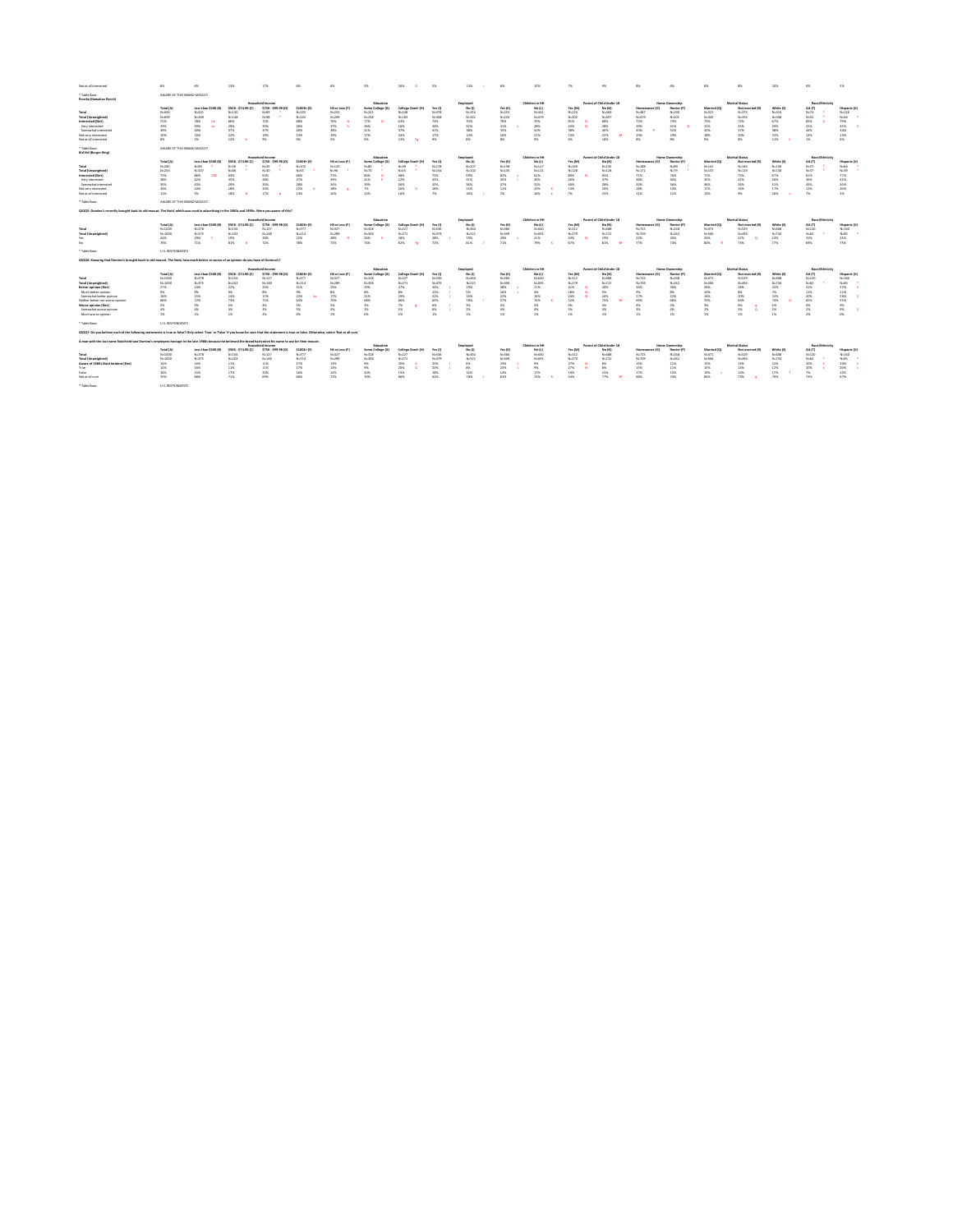**QS2Q1: How much do you agree or disagree with each of the following statements regarding brand mascots (e.g., Tony the Tiger, Ronald McDonald, Mr. Clean)?**

#### **Using brand mascots is an outdated practice.**

\* Table Base: U.S. RESPONDENTS

| I enjoy seeing brands use mascots. |  |  |
|------------------------------------|--|--|
|------------------------------------|--|--|

\* Table Base: U.S. RESPONDENTS

**I have a favorite brand mascot.**

\* Table Base: U.S. RESPONDENTS

**Having a brand mascot makes a brand or company look childish.**

**Total (A) Aware of The Noid (B) Yes (C) No (D)** <br>1,000 **405** 238 762 **Total** 1,000 405 238 762 **Total (Unweighted)** 1,000 382 234 234 766 **Agree (Net) Agree (Net) 147** 322 Strongly agree 140 140 74 51 89 Somewhat agree 329 329 329 350 350 36 329 329 329 329 329 333 **Disagree (Net)** 531 531 181 91 439 Somewhat disagree 325 325 124 56 36 269 Strongly disagree 206 206 57 35 35 171 **Aware of The Noid's Return**

\* Table Base: U.S. RESPONDENTS

| Table Base. | U.S. RESPUNDENTS |
|-------------|------------------|
|             |                  |

| Using brand mascots is an outdated practice. |           |     |                               |                                   |
|----------------------------------------------|-----------|-----|-------------------------------|-----------------------------------|
|                                              |           |     |                               | <b>Aware of The Noid's Return</b> |
|                                              | Total (A) |     | Aware of The Noid (B) Yes (C) | No(D)                             |
| <b>Total</b>                                 | 1,000     | 405 | 238                           | 762                               |
| <b>Total (Unweighted)</b>                    | 1,000     | 382 | 234                           | 766                               |
| Agree (Net)                                  | 321       | 142 | 105                           | 217                               |
| Strongly agree                               | 83        | 35  | 33                            | 49                                |
| Somewhat agree                               | 238       | 106 | 71                            | 167                               |
| Disagree (Net)                               | 679       | 264 | 134                           | 545                               |
| Somewhat disagree                            | 378       | 147 | 69                            | 309                               |
| Strongly disagree                            | 301       | 117 | 64                            | 236                               |
|                                              |           |     |                               |                                   |

**I prefer the brand mascots that were popular when I was a child compared to the newer ones I see today.**

|                    |           |     |                               | <b>Aware of The Noid's Return</b> |
|--------------------|-----------|-----|-------------------------------|-----------------------------------|
|                    | Total (A) |     | Aware of The Noid (B) Yes (C) | No(D)                             |
| Total              | 1,000     | 405 | 238                           | 762                               |
| Total (Unweighted) | 1,000     | 382 | 234                           | 766                               |
| Agree (Net)        | 786       | 335 | 192                           | 594                               |
| Strongly agree     | 254       | 117 | 82                            | 172                               |
| Somewhat agree     | 532       | 218 | 109                           | 422                               |
| Disagree (Net)     | 214       | 71  | 47                            | 168                               |
| Somewhat disagree  | 146       | 50  | 32                            | 114                               |
| Strongly disagree  | 68        | 21  | 14                            | 54                                |
|                    |           |     |                               |                                   |

\* Table Base: U.S. RESPONDENTS

**QS2Q2: Before taking this survey, were you aware of any of the following mascots?**

|                           |           |     |                               | <b>Aware of The Noid's Return</b> |
|---------------------------|-----------|-----|-------------------------------|-----------------------------------|
|                           | Total (A) |     | Aware of The Noid (B) Yes (C) | No(D)                             |
| <b>Total</b>              | 1,000     | 405 | 238                           | 762                               |
| <b>Total (Unweighted)</b> | 1,000     | 382 | 234                           | 766                               |
| Agree (Net)               | 296       | 126 | 101                           | 195                               |
| Strongly agree            | 84        | 31  | 26                            | 58                                |
| Somewhat agree            | 213       | 95  | 76                            | 137                               |
| Disagree (Net)            | 704       | 279 | 137                           | 567                               |
| Somewhat disagree         | 404       | 160 | 70                            | 334                               |
| Strongly disagree         | 300       | 120 | 67                            | 233                               |

|                           |           |     |                               | <b>Aware of The Noid's Return</b> |
|---------------------------|-----------|-----|-------------------------------|-----------------------------------|
|                           | Total (A) |     | Aware of The Noid (B) Yes (C) | No(D)                             |
| <b>Total</b>              | 1,000     | 405 | 238                           | 762                               |
| <b>Total (Unweighted)</b> | 1,000     | 382 | 234                           | 766                               |
| Agree (Net)               | 691       | 293 | 182                           | 509                               |
| Strongly agree            | 227       | 89  | 73                            | 154                               |
| Somewhat agree            | 464       | 204 | 109                           | 355                               |
| Disagree (Net)            | 309       | 112 | 56                            | 253                               |
| Somewhat disagree         | 229       | 87  | 37                            | 192                               |
| Strongly disagree         | 80        | 25  | 20                            | 60                                |

| The Noid (Domino's)               |                         |     |                               |                                   |
|-----------------------------------|-------------------------|-----|-------------------------------|-----------------------------------|
|                                   |                         |     |                               | <b>Aware of The Noid's Return</b> |
|                                   | Total (A)               |     | Aware of The Noid (B) Yes (C) | No(D)                             |
| <b>Total</b>                      | 1,000                   | 405 | 238                           | 762                               |
| <b>Total (Unweighted)</b>         | 1,000                   | 382 | 234                           | 766                               |
| Yes                               | 405                     | 405 | 187                           | 218                               |
| No                                | 595                     | 0   | 51                            | 544                               |
| * Table Base:                     | <b>U.S. RESPONDENTS</b> |     |                               |                                   |
| The Hamburglar (McDonald's)       |                         |     |                               |                                   |
|                                   |                         |     |                               | <b>Aware of The Noid's Return</b> |
|                                   | Total (A)               |     | Aware of The Noid (B) Yes (C) | No(D)                             |
| <b>Total</b>                      | 1,000                   | 405 | 238                           | 762                               |
| <b>Total (Unweighted)</b>         | 1,000                   | 382 | 234                           | 766                               |
| Yes                               | 841                     | 387 | 218                           | 623                               |
| No                                | 159                     | 19  | 20                            | 139                               |
| * Table Base:                     | <b>U.S. RESPONDENTS</b> |     |                               |                                   |
| Mr. Peanut (Planters)             |                         |     |                               |                                   |
|                                   |                         |     |                               | <b>Aware of The Noid's Return</b> |
|                                   | Total (A)               |     | Aware of The Noid (B) Yes (C) | No (D)                            |
| <b>Total</b>                      | 1,000                   | 405 | 238                           | 762                               |
| <b>Total (Unweighted)</b>         | 1,000                   | 382 | 234                           | 766                               |
| Yes                               | 891                     | 376 | 211                           | 681                               |
| No                                | 109                     | 30  | 27                            | 81                                |
| * Table Base:                     | <b>U.S. RESPONDENTS</b> |     |                               |                                   |
| <b>Twinkie the Kid (Twinkies)</b> |                         |     |                               |                                   |
|                                   |                         |     |                               | <b>Aware of The Noid's Return</b> |
|                                   | Total (A)               |     | Aware of The Noid (B) Yes (C) | No(D)                             |
| <b>Total</b>                      | 1,000                   | 405 | 238                           | 762                               |
| <b>Total (Unweighted)</b>         | 1,000                   | 382 | 234                           | 766                               |
| Yes                               | 473                     | 280 | 151                           | 322                               |
| No                                | 527                     | 125 | 87                            | 440                               |
| * Table Base:                     | <b>U.S. RESPONDENTS</b> |     |                               |                                   |
| <b>Popsicle Pete (Popsicle)</b>   |                         |     |                               |                                   |
|                                   |                         |     |                               | <b>Aware of The Noid's Return</b> |

|                           |           |     |                               | <b>Aware of The Noid's Retur</b> |
|---------------------------|-----------|-----|-------------------------------|----------------------------------|
|                           | Total (A) |     | Aware of The Noid (B) Yes (C) | No(D)                            |
| Total                     | 000.ء     | 405 | 238                           | 762                              |
| <b>Total (Unweighted)</b> | 000,⊥     | 382 | 234                           | 766                              |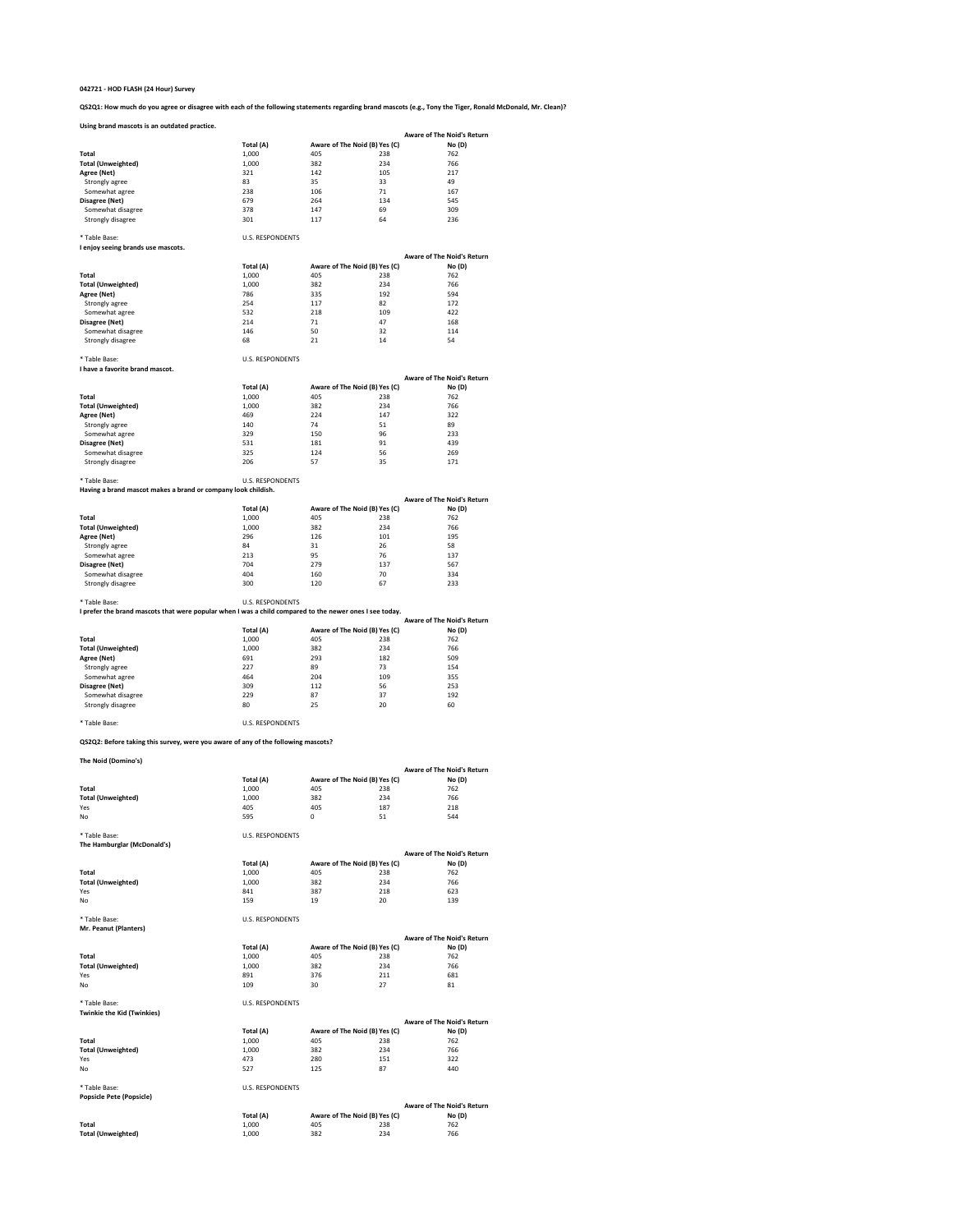## **The Noid (Domino's)**

\* Table Base: AWARE OF THIS BRAND MASCOT **The Hamburglar (McDonald's)**

| Yes<br>No                                   | 267<br>733              | 165<br>240 | 115<br>123                    | 152<br>610                        |
|---------------------------------------------|-------------------------|------------|-------------------------------|-----------------------------------|
|                                             |                         |            |                               |                                   |
| * Table Base:                               | <b>U.S. RESPONDENTS</b> |            |                               |                                   |
| <b>Chef Wendell (Cinnamon Toast Crunch)</b> |                         |            |                               |                                   |
|                                             |                         |            |                               | <b>Aware of The Noid's Return</b> |
|                                             | Total (A)               |            | Aware of The Noid (B) Yes (C) | No (D)                            |
| <b>Total</b>                                | 1,000                   | 405        | 238                           | 762                               |
| <b>Total (Unweighted)</b>                   | 1,000                   | 382        | 234                           | 766                               |
| Yes                                         | 356                     | 204        | 138                           | 218                               |
| No                                          | 644                     | 202        | 100                           | 544                               |
| * Table Base:                               | <b>U.S. RESPONDENTS</b> |            |                               |                                   |
| <b>Speedee (McDonald's)</b>                 |                         |            |                               |                                   |
|                                             |                         |            |                               | <b>Aware of The Noid's Return</b> |
|                                             | Total (A)               |            | Aware of The Noid (B) Yes (C) | No(D)                             |
| <b>Total</b>                                | 1,000                   | 405        | 238                           | 762                               |
| <b>Total (Unweighted)</b>                   | 1,000                   | 382        | 234                           | 766                               |
| Yes                                         | 308                     | 166        | 113                           | 195                               |
| No                                          | 692                     | 239        | 125                           | 567                               |
| * Table Base:                               | <b>U.S. RESPONDENTS</b> |            |                               |                                   |
| <b>Punchy (Hawaiian Punch)</b>              |                         |            |                               |                                   |
|                                             |                         |            |                               | <b>Aware of The Noid's Return</b> |
|                                             | Total (A)               |            | Aware of The Noid (B) Yes (C) | No(D)                             |
| <b>Total</b>                                | 1,000                   | 405        | 238                           | 762                               |
| <b>Total (Unweighted)</b>                   | 1,000                   | 382        | 234                           | 766                               |
| Yes                                         | 694                     | 335        | 190                           | 504                               |
| No                                          | 306                     | 70         | 49                            | 258                               |
| * Table Base:                               | <b>U.S. RESPONDENTS</b> |            |                               |                                   |
| <b>Kid Vid (Burger King)</b>                |                         |            |                               |                                   |
|                                             |                         |            |                               | <b>Aware of The Noid's Return</b> |
|                                             | Total (A)               |            | Aware of The Noid (B) Yes (C) | No(D)                             |
| <b>Total</b>                                | 1,000                   | 405        | 238                           | 762                               |
| <b>Total (Unweighted)</b>                   | 1,000                   | 382        | 234                           | 766                               |
| Yes                                         | 285                     | 186        | 115                           | 170                               |
| No                                          | 715                     | 219        | 124                           | 591                               |
| * Table Base:                               | <b>U.S. RESPONDENTS</b> |            |                               |                                   |
|                                             |                         |            |                               |                                   |

QS2Q3: You may have heard that some brands are interested in bringing back their retired mascots (i.e., mascots that are no longer featured in advertisements or on packaging). How interested are you in the return of each o

## \* Table Base: AWARE OF THIS BRAND MASCOT

## **Mr. Peanut (Planters)**

## \* Table Base: AWARE OF THIS BRAND MASCOT

## **Twinkie the Kid (Twinkies)**

|                           |           |     |                               | <b>Aware of The Noid's Return</b> |
|---------------------------|-----------|-----|-------------------------------|-----------------------------------|
|                           | Total (A) |     | Aware of The Noid (B) Yes (C) | No(D)                             |
| <b>Total</b>              | 405       | 405 | 187                           | 218                               |
| <b>Total (Unweighted)</b> | 382       | 382 | 190                           | 192                               |
| Interested (Net)          | 280       | 280 | 143                           | 137                               |
| Very interested           | 140       | 140 | 72                            | 68                                |
| Somewhat interested       | 141       | 141 | 72                            | 69                                |
| Not very interested       | 72        | 72  | 25                            | 47                                |
| Not at all interested     | 53        | 53  | 19                            | 34                                |

| . .                       | Total (A) |     | Aware of The Noid (B) Yes (C) | <b>Aware of The Noid's Return</b><br>No(D) |
|---------------------------|-----------|-----|-------------------------------|--------------------------------------------|
| <b>Total</b>              | 841       | 387 | 218                           | 623                                        |
| <b>Total (Unweighted)</b> | 857       | 365 | 214                           | 643                                        |
| <b>Interested (Net)</b>   | 613       | 305 | 173                           | 440                                        |
| Very interested           | 317       | 169 | 98                            | 219                                        |
| Somewhat interested       | 295       | 135 | 75                            | 221                                        |
| Not very interested       | 122       | 38  | 23                            | 99                                         |
| Not at all interested     | 106       | 44  | 22                            | 84                                         |

## \* Table Base: AWARE OF THIS BRAND MASCOT

**Popsicle Pete (Popsicle)**

|                           |           |     |                               | <b>Aware of The Noid's Return</b> |
|---------------------------|-----------|-----|-------------------------------|-----------------------------------|
|                           | Total (A) |     | Aware of The Noid (B) Yes (C) | No(D)                             |
| <b>Total</b>              | 891       | 376 | 211                           | 681                               |
| <b>Total (Unweighted)</b> | 912       | 360 | 210                           | 702                               |
| <b>Interested (Net)</b>   | 723       | 315 | 181                           | 542                               |
| Very interested           | 348       | 165 | 101                           | 247                               |
| Somewhat interested       | 374       | 150 | 79                            | 295                               |
| Not very interested       | 98        | 40  | 17                            | 81                                |
| Not at all interested     | 71        | 20  | 13                            | 58                                |
|                           |           |     |                               |                                   |

|                           |           |     |                               | <b>Aware of The Noid's Return</b> |
|---------------------------|-----------|-----|-------------------------------|-----------------------------------|
|                           | Total (A) |     | Aware of The Noid (B) Yes (C) | No(D)                             |
| <b>Total</b>              | 473       | 280 | 151                           | 322                               |
| <b>Total (Unweighted)</b> | 471       | 253 | 147                           | 324                               |
| <b>Interested (Net)</b>   | 342       | 209 | 127                           | 215                               |
| Very interested           | 129       | 86  | 63                            | 67                                |
| Somewhat interested       | 212       | 123 | 64                            | 148                               |
| Not very interested       | 80        | 43  | 10                            | 70                                |
| Not at all interested     | 51        | 28  | 14                            | 37                                |

## \* Table Base: AWARE OF THIS BRAND MASCOT **Chef Wendell (Cinnamon Toast Crunch)**

|                           |           |     |                               | <b>Aware of The Noid's Return</b> |
|---------------------------|-----------|-----|-------------------------------|-----------------------------------|
|                           | Total (A) |     | Aware of The Noid (B) Yes (C) | No(D)                             |
| <b>Total</b>              | 267       | 165 | 115                           | 152                               |
| <b>Total (Unweighted)</b> | 248       | 146 | 107                           | 141                               |
| <b>Interested (Net)</b>   | 207       | 129 | 90                            | 117                               |
| Very interested           | 95        | 62  | 47                            | 49                                |
| Somewhat interested       | 112       | 67  | 43                            | 69                                |
| Not very interested       | 41        | 23  | 16                            | 25                                |
| Not at all interested     | 19        | 13  | 10                            | 9                                 |

|                       |           |     |                               | <b>Aware of The Noid's Return</b> |
|-----------------------|-----------|-----|-------------------------------|-----------------------------------|
|                       | Total (A) |     | Aware of The Noid (B) Yes (C) | No(D)                             |
| <b>Total</b>          | 356       | 204 | 138                           | 218                               |
| Total (Unweighted)    | 321       | 180 | 122                           | 199                               |
| Interested (Net)      | 238       | 135 | 96                            | 142                               |
| Very interested       | 113       | 72  | 55                            | 59                                |
| Somewhat interested   | 124       | 63  | 42                            | 83                                |
| Not very interested   | 80        | 50  | 27                            | 53                                |
| Not at all interested | 38        | 18  | 15                            | 23                                |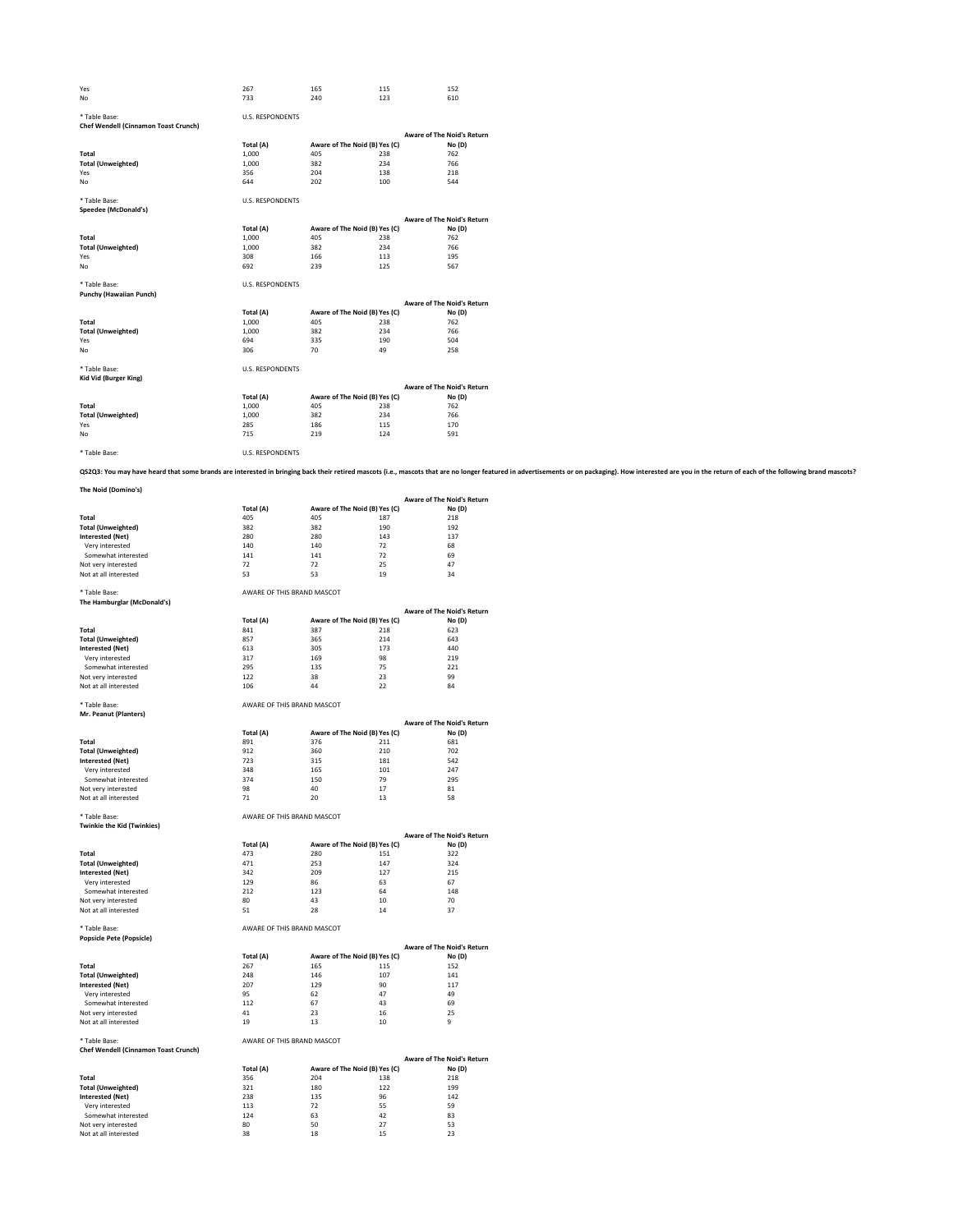\* Table Base: AWARE OF THIS BRAND MASCOT

\* Table Base: AWARE OF THIS BRAND MASCOT

**Punchy (Hawaiian Punch)**

## \* Table Base: AWARE OF THIS BRAND MASCOT

**Kid Vid (Burger King)**

\* Table Base: AWARE OF THIS BRAND MASCOT

**QS2Q5: Domino's recently brought back its old mascot, The Noid, which was used in advertising in the 1980s and 1990s. Were you aware of this?**

\* Table Base: U.S. RESPONDENTS

| Speedee (McDonald's)      |           |     |                               |                                   |
|---------------------------|-----------|-----|-------------------------------|-----------------------------------|
|                           |           |     |                               | <b>Aware of The Noid's Return</b> |
|                           | Total (A) |     | Aware of The Noid (B) Yes (C) | No(D)                             |
| <b>Total</b>              | 308       | 166 | 113                           | 195                               |
| <b>Total (Unweighted)</b> | 278       | 147 | 103                           | 175                               |
| <b>Interested (Net)</b>   | 250       | 142 | 98                            | 152                               |
| Very interested           | 128       | 80  | 54                            | 74                                |
| Somewhat interested       | 121       | 62  | 44                            | 78                                |
| Not very interested       | 34        | 11  | 12                            | 22                                |
| Not at all interested     | 24        | 13  | 3                             | 21                                |

**QS2Q6: Knowing that Domino's brought back its old mascot, The Noid, how much better or worse of an opinion do you have of Domino's?**

|                           |           |     |                               | <b>Aware of The Noid's Return</b> |
|---------------------------|-----------|-----|-------------------------------|-----------------------------------|
|                           | Total (A) |     | Aware of The Noid (B) Yes (C) | No(D)                             |
| <b>Total</b>              | 694       | 335 | 190                           | 504                               |
| <b>Total (Unweighted)</b> | 699       | 324 | 195                           | 504                               |
| <b>Interested (Net)</b>   | 501       | 251 | 148                           | 353                               |
| Very interested           | 227       | 125 | 70                            | 157                               |
| Somewhat interested       | 274       | 126 | 77                            | 197                               |
| Not very interested       | 134       | 60  | 28                            | 106                               |
| Not at all interested     | 59        | 24  | 14                            | 45                                |

|                           | Total (A) |     | Aware of The Noid (B) Yes (C) | <b>Aware of The Noid's Return</b><br>No(D) |
|---------------------------|-----------|-----|-------------------------------|--------------------------------------------|
| <b>Total</b>              | 285       | 186 | 115                           | 170                                        |
| <b>Total (Unweighted)</b> | 256       | 161 | 109                           | 147                                        |
| <b>Interested (Net)</b>   | 208       | 147 | 94                            | 114                                        |
| Very interested           | 109       | 81  | 54                            | 55                                         |
| Somewhat interested       | 98        | 66  | 40                            | 59                                         |
| Not very interested       | 46        | 20  | 8                             | 38                                         |
| Not at all interested     | 31        | 19  | 13                            | 18                                         |

\* Table Base: U.S. RESPONDENTS

|                           |           |     |                               | <b>Aware of The Noid's Return</b> |  |
|---------------------------|-----------|-----|-------------------------------|-----------------------------------|--|
|                           | Total (A) |     | Aware of The Noid (B) Yes (C) | No(D)                             |  |
| <b>Total</b>              | 1,000     | 405 | 238                           | 762                               |  |
| <b>Total (Unweighted)</b> | 1,000     | 382 | 234                           | 766                               |  |
| Yes                       | 238       | 187 | 238                           | 0                                 |  |
| No                        | 762       | 218 |                               | 762                               |  |
|                           |           |     |                               |                                   |  |

**QS2Q7: Do you believe each of the following statements is true or false? Only select 'True' or 'False' if you know for sure that the statement is true or false. Otherwise, select 'Not at all sure.'**

|                                  |           |     |                               | <b>Aware of The Noid's Return</b> |
|----------------------------------|-----------|-----|-------------------------------|-----------------------------------|
|                                  | Total (A) |     | Aware of The Noid (B) Yes (C) | No(D)                             |
| <b>Total</b>                     | 1,000     | 405 | 238                           | 762                               |
| <b>Total (Unweighted)</b>        | 1,000     | 382 | 234                           | 766                               |
| <b>Better opinion (Net)</b>      | 270       | 168 | 95                            | 175                               |
| Much better opinion              | 87        | 62  | 43                            | 44                                |
| Somewhat better opinion          | 183       | 106 | 52                            | 131                               |
| Neither better nor worse opinion | 681       | 215 | 122                           | 559                               |
| <b>Worse opinion (Net)</b>       | 49        | 22  | 21                            | 27                                |
| Somewhat worse opinion           | 39        | 17  | 17                            | 22                                |
| Much worse opinion               | 10        | 5   | 4                             | 6                                 |

**A man with the last name Noid held two Domino's employees hostage in the late 1980s because he believed the brand had stolen his name to use for their mascot.**

|                                    |           |                               |     | <b>Aware of The Noid's Return</b> |
|------------------------------------|-----------|-------------------------------|-----|-----------------------------------|
|                                    | Total (A) | Aware of The Noid (B) Yes (C) |     | No(D)                             |
| <b>Total</b>                       | 1,000     | 405                           | 238 | 762                               |
| <b>Total (Unweighted)</b>          | 1,000     | 382                           | 234 | 766                               |
| Aware of 1980s Noid Incident (Net) | 143       | 84                            | 68  | 74                                |
| True                               | 143       | 84                            | 68  | 74                                |
| False                              | 161       | 87                            | 48  | 113                               |
| Not at all sure                    | 697       | 234                           | 122 | 575                               |

\* Table Base: U.S. RESPONDENTS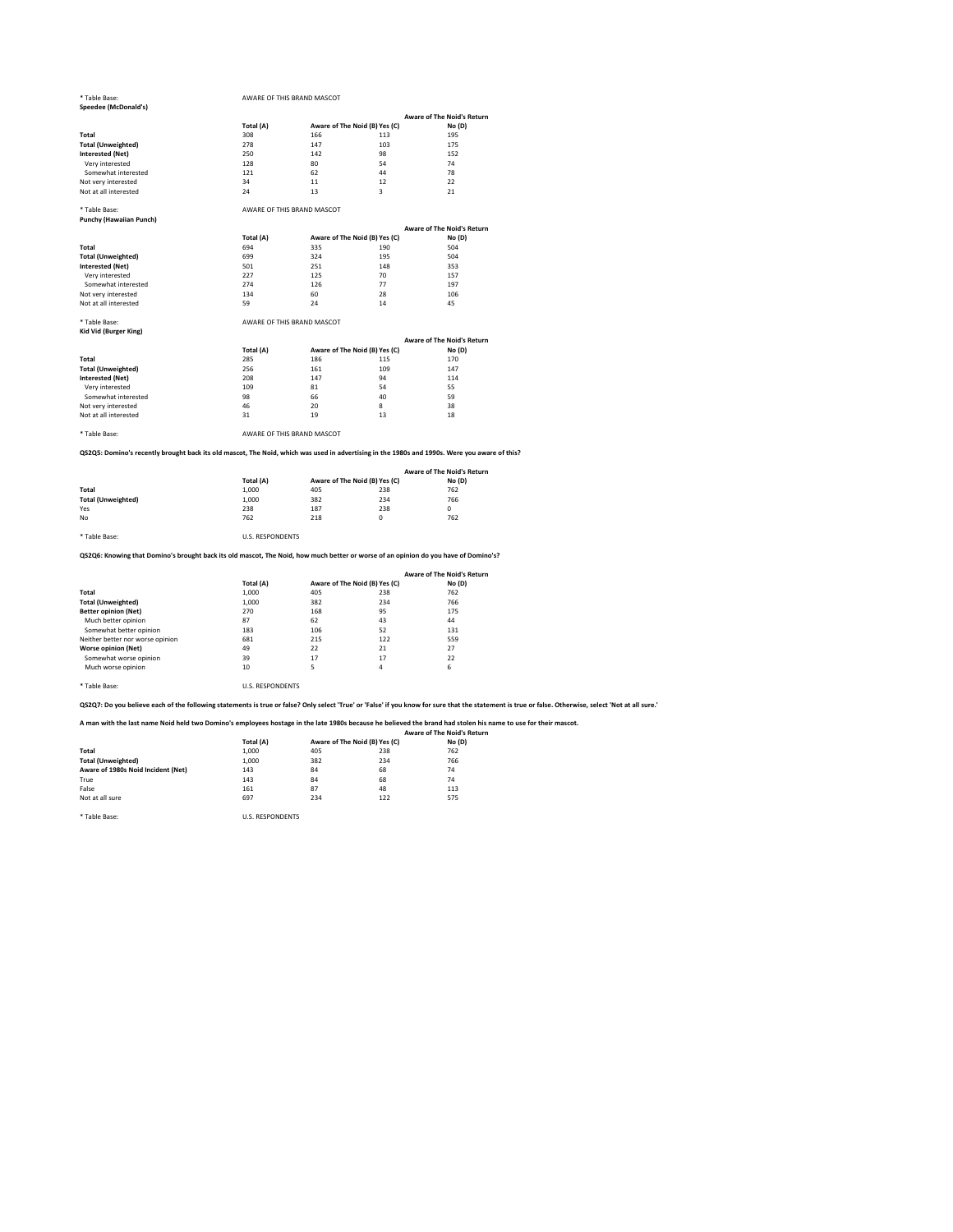**QS2Q1: How much do you agree or disagree with each of the following statements regarding brand mascots (e.g., Tony the Tiger, Ronald McDonald, Mr. Clean)?**

## **Using brand mascots is an outdated practice.**

|                           | Total (A)  | Gen Z 18-24 (B) |   | Millennials 25-40 (C) Gen X 41-56 (D) |           | <b>Boomers 57-75 (E)</b> |    | Silent 76-93 (F) |   |
|---------------------------|------------|-----------------|---|---------------------------------------|-----------|--------------------------|----|------------------|---|
| <b>Total</b>              | $N = 1000$ | $N = 113$       |   | $N = 289$                             | $N = 236$ | $N = 281$                |    | $N = 80$         |   |
| <b>Total (Unweighted)</b> | $N = 1000$ | $N=92$          | ∗ | $N = 246$                             | $N = 242$ | $N = 344$                |    | $N = 76$         |   |
| Agree (Net)               | 32%        | 42%             |   | 32%                                   | 32%       | 26%                      |    | 39%              | e |
| Strongly agree            | 8%         | 9%              |   | 8%                                    | 9%        | 7%                       |    | 9%               |   |
| Somewhat agree            | 24%        | 33%             |   | 24%                                   | 23%       | 19%                      |    | 29%              | e |
| Disagree (Net)            | 68%        | 58%             |   | 68%                                   | 68%       | 74%                      | Βf | 61%              |   |
| Somewhat disagree         | 38%        | 30%             |   | 36%                                   | 38%       | 43%                      |    | 35%              |   |
| Strongly disagree         | 30%        | 27%             |   | 32%                                   | 30%       | 31%                      |    | 26%              |   |

```
* Table Base: U.S. RESPONDENTS
```
**I enjoy seeing brands use mascots.**

|                           | Total (A)  | Gen Z 18-24 (B) |   |           | Millennials 25-40 (C) Gen X 41-56 (D) |           |   | <b>Boomers 57-75 (E)</b> | Silent 76-93 (F) |           |
|---------------------------|------------|-----------------|---|-----------|---------------------------------------|-----------|---|--------------------------|------------------|-----------|
| <b>Total</b>              | $N = 1000$ | $N = 113$       |   | $N = 289$ |                                       | $N = 236$ |   | $N = 281$                | $N = 80$         | $\ast$    |
| <b>Total (Unweighted)</b> | $N = 1000$ | $N=92$          | ∗ | $N = 246$ |                                       | $N = 242$ |   | $N = 344$                | N=76             | ∗         |
| Agree (Net)               | 79%        | 86%             |   | 78%       |                                       | 80%       |   | 77%                      | 69%              |           |
| Strongly agree            | 25%        | 32%             | e | 28%       |                                       | 27%       | e | 19%                      | 23%              |           |
| Somewhat agree            | 53%        | 53%             |   | 50%       |                                       | 53%       |   | 58%                      | 46%              |           |
| Disagree (Net)            | 21%        | 14%             |   | 22%       |                                       | 20%       |   | 23%                      | 31%              | b         |
| Somewhat disagree         | 15%        | 12%             |   | 15%       |                                       | 12%       |   | 16%                      | 17%              |           |
| Strongly disagree         | 7%         | 2%              |   | 7%        |                                       | 7%        |   | 6%                       | 14%              | <b>Be</b> |

\* Table Base: U.S. RESPONDENTS

**I have a favorite brand mascot.**

|                           | Total (A)  | Gen Z 18-24 (B) |    |           | Millennials 25-40 (C) | Gen X 41-56 (D) |             |           | <b>Boomers 57-75 (E)</b> | Silent 76-93 (F) |             |
|---------------------------|------------|-----------------|----|-----------|-----------------------|-----------------|-------------|-----------|--------------------------|------------------|-------------|
| Total                     | $N = 1000$ | $N = 113$       |    | $N = 289$ |                       | $N = 236$       |             | $N = 281$ |                          | $N = 80$         |             |
| <b>Total (Unweighted)</b> | $N = 1000$ | $N = 92$        | ∗  | $N = 246$ |                       | $N = 242$       |             | $N = 344$ |                          | $N = 76$         |             |
| Agree (Net)               | 47%        | 55%             | Ef | 58%       | dEF                   | 47%             |             | 35%       |                          | 35%              |             |
| Strongly agree            | 14%        | 17%             |    | 17%       |                       | 14%             |             | 12%       |                          | 10%              |             |
| Somewhat agree            | 33%        | 38%             |    | 41%       | Ef                    | 34%             |             | 24%       |                          | 26%              |             |
| Disagree (Net)            | 53%        | 45%             |    | 42%       |                       | 53%             | $\sim$<br>U | 65%       | <b>BCD</b>               | 65%              | bC          |
| Somewhat disagree         | 32%        | 34%             |    | 24%       |                       | 31%             |             | 42%       | <b>CDf</b>               | 29%              |             |
| Strongly disagree         | 21%        | 11%             |    | 18%       |                       | 22%             |             | 22%       |                          | 35%              | <b>BCde</b> |

\* Table Base: U.S. RESPONDENTS

**Having a brand mascot makes a brand or company look childish.**

|                           | Total (A)  | Gen Z 18-24 (B) |   | Millennials 25-40 (C) Gen X 41-56 (D) |           | <b>Boomers 57-75 (E)</b> |    | Silent 76-93 (F) |   |
|---------------------------|------------|-----------------|---|---------------------------------------|-----------|--------------------------|----|------------------|---|
| <b>Total</b>              | $N = 1000$ | $N = 113$       |   | $N = 289$                             | $N = 236$ | $N = 281$                |    | $N = 80$         | * |
| <b>Total (Unweighted)</b> | $N = 1000$ | $N=92$          | ∗ | $N = 246$                             | $N = 242$ | $N = 344$                |    | $N=76$           | ∗ |
| Agree (Net)               | 30%        | 42%             |   | 30%                                   | 30%       | 25%                      |    | 27%              |   |
| Strongly agree            | 8%         | 10%             |   | 7%                                    | 9%        | 8%                       |    | 9%               |   |
| Somewhat agree            | 21%        | 32%             |   | 23%                                   | 21%       | 17%                      |    | 18%              |   |
| Disagree (Net)            | 70%        | 58%             |   | 70%                                   | 70%       | 75%                      | в  | 73%              |   |
| Somewhat disagree         | 40%        | 35%             |   | 35%                                   | 43%       | 47%                      | J. | 37%              |   |
| Strongly disagree         | 30%        | 23%             |   | 35%                                   | 27%       | 28%                      |    | 36%              |   |

\* Table Base: U.S. RESPONDENTS

| Table Base. | U.S. RESPUNDENTS |  |
|-------------|------------------|--|
|             |                  |  |

**I prefer the brand mascots that were popular when I was a child compared to the newer ones I see today.**

|                           | Total (A)<br>Gen Z 18-24 (B) |                  | Millennials 25-40 (C) Gen X 41-56 (D) |           | <b>Boomers 57-75 (E)</b> | Silent 76-93 (F)   |  |
|---------------------------|------------------------------|------------------|---------------------------------------|-----------|--------------------------|--------------------|--|
| <b>Total</b>              | $N = 1000$                   | $N = 113$        | $N = 289$                             | $N = 236$ | $N = 281$                | $\ast$<br>$N = 80$ |  |
| <b>Total (Unweighted)</b> | $N = 1000$                   | $\ast$<br>$N=92$ | $N = 246$                             | $N = 242$ | $N = 344$                | ∗<br>$N=76$        |  |
| Agree (Net)               | 69%                          | 71%              | 67%                                   | 72%       | 70%                      | 62%                |  |
| Strongly agree            | 23%                          | 25%              | 24%                                   | 21%       | 24%                      | 17%                |  |
| Somewhat agree            | 46%                          | 46%              | 43%                                   | 50%       | 47%                      | 45%                |  |
| Disagree (Net)            | 31%                          | 29%              | 33%                                   | 28%       | 30%                      | 38%                |  |
| Somewhat disagree         | 23%                          | 24%              | 22%                                   | 20%       | 23%                      | 31%                |  |
| Strongly disagree         | 8%                           | 5%               | 10%                                   | 8%        | 6%                       | 8%                 |  |

\* Table Base: U.S. RESPONDENTS

**QS2Q2: Before taking this survey, were you aware of any of the following mascots?**

**The Noid (Domino's)**

|                                   | Total (A)               |                 | Gen Z 18-24 (B) |           | Millennials 25-40 (C) Gen X 41-56 (D) |                                       |            | <b>Boomers 57-75 (E)</b> |                          | Silent 76-93 (F) |             |
|-----------------------------------|-------------------------|-----------------|-----------------|-----------|---------------------------------------|---------------------------------------|------------|--------------------------|--------------------------|------------------|-------------|
| <b>Total</b>                      | $N = 1000$              | $N = 113$       |                 | $N = 289$ |                                       | $N = 236$                             |            | $N = 281$                |                          | $N=80$           |             |
| <b>Total (Unweighted)</b>         | $N = 1000$              | $N=92$          | $\ast$          | $N = 246$ |                                       | $N = 242$                             |            | $N = 344$                |                          | $N=76$           | $\ast$      |
| Yes                               | 41%                     | 37%             | F               | 46%       | EF.                                   | 52%                                   | bEF        | 34%                      | F.                       | 13%              |             |
| No                                | 59%                     | 63%             | d               | 54%       |                                       | 48%                                   |            | 66%                      | CD                       | 87%              | <b>BCDE</b> |
| * Table Base:                     | <b>U.S. RESPONDENTS</b> |                 |                 |           |                                       |                                       |            |                          |                          |                  |             |
| The Hamburglar (McDonald's)       |                         |                 |                 |           |                                       |                                       |            |                          |                          |                  |             |
|                                   | Total (A)               |                 | Gen Z 18-24 (B) |           | Millennials 25-40 (C) Gen X 41-56 (D) |                                       |            |                          | <b>Boomers 57-75 (E)</b> | Silent 76-93 (F) |             |
| <b>Total</b>                      | $N = 1000$              | $N = 113$       |                 | $N = 289$ |                                       | $N = 236$                             |            | $N = 281$                |                          | $N=80$           |             |
| <b>Total (Unweighted)</b>         | $N = 1000$              | $N=92$          | $\ast$          | $N = 246$ |                                       | $N = 242$                             |            | $N = 344$                |                          | $N=76$           | $\ast$      |
| Yes                               | 84%                     | 72%             |                 | 82%       |                                       | 90%                                   | <b>BCF</b> | 89%                      | <b>BCF</b>               | 73%              |             |
| No                                | 16%                     | 28%             | DE              | 18%       | DE                                    | 10%                                   |            | 11%                      |                          | 27%              | DE          |
| * Table Base:                     | <b>U.S. RESPONDENTS</b> |                 |                 |           |                                       |                                       |            |                          |                          |                  |             |
| Mr. Peanut (Planters)             |                         |                 |                 |           |                                       |                                       |            |                          |                          |                  |             |
|                                   | Total (A)               | Gen Z 18-24 (B) |                 |           | Millennials 25-40 (C)                 | Gen X 41-56 (D)                       |            |                          | <b>Boomers 57-75 (E)</b> | Silent 76-93 (F) |             |
| <b>Total</b>                      | $N = 1000$              | $N = 113$       |                 | $N = 289$ |                                       | $N = 236$                             |            | $N = 281$                |                          | $N=80$           |             |
| <b>Total (Unweighted)</b>         | $N = 1000$              | $N=92$          | $\ast$          | $N = 246$ |                                       | $N = 242$                             |            | $N = 344$                |                          | $N=76$           | $\ast$      |
| Yes                               | 89%                     | 71%             |                 | 83%       | b                                     | 92%                                   | BC         | 99%                      | <b>BCD</b>               | 97%              | <b>BC</b>   |
| No                                | 11%                     | 29%             | <b>CDEF</b>     | 17%       | <b>DEF</b>                            | 8%                                    | Ε.         | 1%                       |                          | 3%               |             |
| * Table Base:                     | <b>U.S. RESPONDENTS</b> |                 |                 |           |                                       |                                       |            |                          |                          |                  |             |
| <b>Twinkie the Kid (Twinkies)</b> |                         |                 |                 |           |                                       |                                       |            |                          |                          |                  |             |
|                                   | Total (A)               | Gen Z 18-24 (B) |                 |           |                                       | Millennials 25-40 (C) Gen X 41-56 (D) |            |                          | <b>Boomers 57-75 (E)</b> | Silent 76-93 (F) |             |
| <b>Total</b>                      | $N = 1000$              | $N = 113$       |                 | $N = 289$ |                                       | $N = 236$                             |            | $N = 281$                |                          | $N = 80$         |             |
| <b>Total (Unweighted)</b>         | $N = 1000$              | $N=92$          | $\ast$          | $N = 246$ |                                       | $N = 242$                             |            | $N = 344$                |                          | $N=76$           | $\ast$      |
| Yes                               | 47%                     | 53%             | F               | 45%       | F.                                    | 55%                                   | сF         | 48%                      | F.                       | 24%              |             |
| No                                | 53%                     | 47%             |                 | 55%       | d                                     | 45%                                   |            | 52%                      |                          | 76%              | <b>BCDE</b> |
| * Table Base:                     | <b>U.S. RESPONDENTS</b> |                 |                 |           |                                       |                                       |            |                          |                          |                  |             |
| <b>Popsicle Pete (Popsicle)</b>   |                         |                 |                 |           |                                       |                                       |            |                          |                          |                  |             |
|                                   | Total (A)               | Gen Z 18-24 (B) |                 |           |                                       | Millennials 25-40 (C) Gen X 41-56 (D) |            |                          | <b>Boomers 57-75 (E)</b> | Silent 76-93 (F) |             |
| <b>Total</b>                      | $N = 1000$              | $N = 113$       |                 | $N = 289$ |                                       | $N = 236$                             |            | $N = 281$                |                          | $N = 80$         |             |
| <b>Total (Unweighted)</b>         | $N = 1000$              | $N=92$          | ∗               | $N = 246$ |                                       | $N = 242$                             |            | $N = 344$                |                          | $N=76$           |             |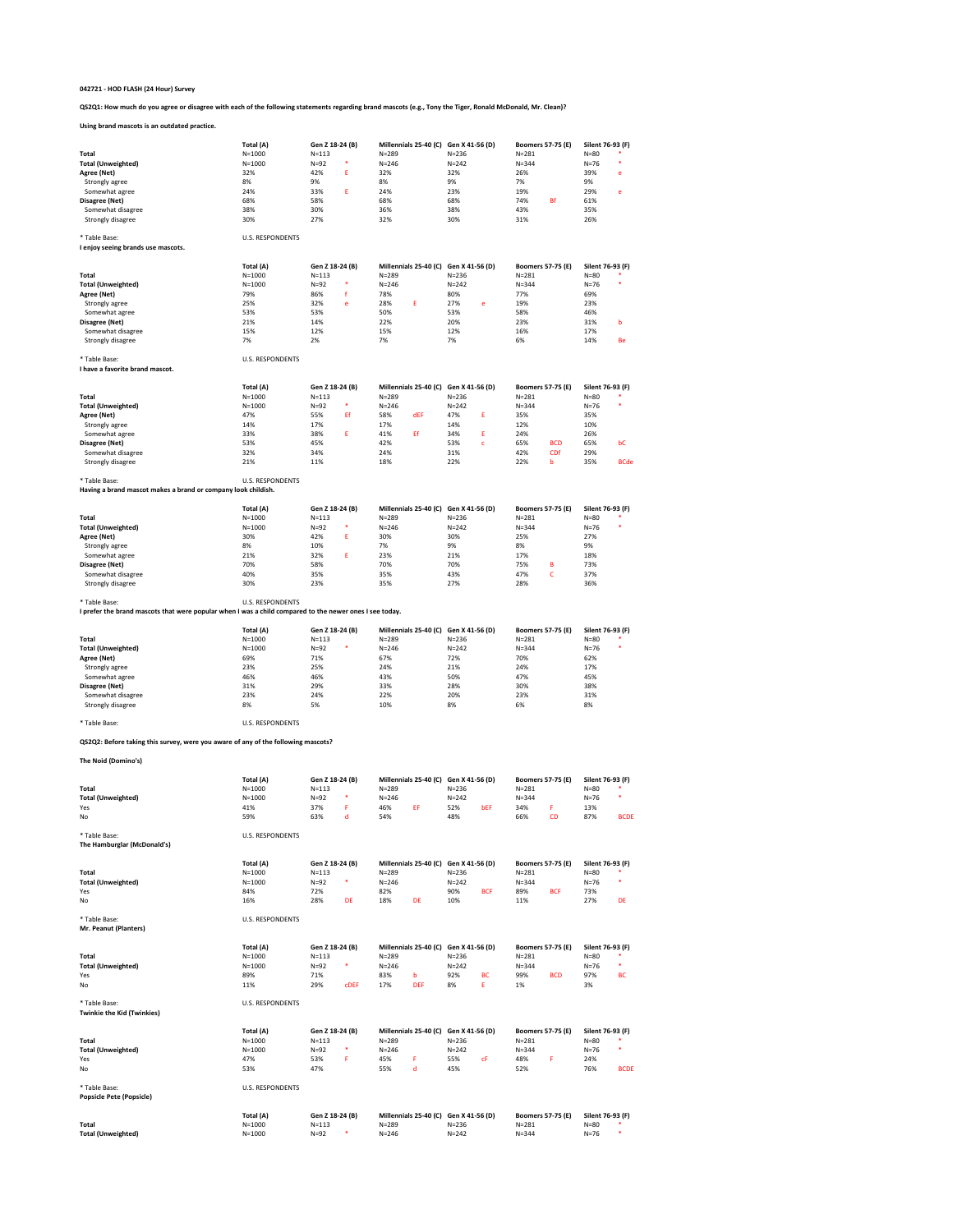| Yes                                         | 27%                     | 35%             | E.          | 33%                   | E.                           | 24%             |                                       | 20%                      |                          | 23%              |             |
|---------------------------------------------|-------------------------|-----------------|-------------|-----------------------|------------------------------|-----------------|---------------------------------------|--------------------------|--------------------------|------------------|-------------|
| No                                          | 73%                     | 65%             |             | 67%                   |                              | 76%             |                                       | 80%                      | <b>BC</b>                | 77%              |             |
| * Table Base:                               | <b>U.S. RESPONDENTS</b> |                 |             |                       |                              |                 |                                       |                          |                          |                  |             |
| <b>Chef Wendell (Cinnamon Toast Crunch)</b> |                         |                 |             |                       |                              |                 |                                       |                          |                          |                  |             |
|                                             |                         |                 |             |                       |                              |                 |                                       |                          |                          |                  |             |
|                                             | Total (A)               | Gen Z 18-24 (B) |             |                       | Millennials 25-40 (C)        | Gen X 41-56 (D) |                                       |                          | <b>Boomers 57-75 (E)</b> | Silent 76-93 (F) |             |
| <b>Total</b>                                | $N = 1000$              | $N = 113$       |             | $N = 289$             |                              | $N = 236$       |                                       | $N = 281$                |                          | $N=80$           |             |
| <b>Total (Unweighted)</b>                   | $N = 1000$              | $N=92$          | $\ast$      | $N = 246$             |                              | $N = 242$       |                                       | $N = 344$                |                          | $N=76$           | $\ast$      |
| Yes                                         | 36%                     | 66%             | <b>CDEF</b> | 48%                   | <b>DEF</b>                   | 32%             | EF                                    | 22%                      | F.                       | 4%               |             |
| No                                          | 64%                     | 34%             |             | 52%                   | B                            | 68%             | <b>BC</b>                             | 78%                      | <b>BCD</b>               | 96%              | <b>BCDE</b> |
| * Table Base:                               | <b>U.S. RESPONDENTS</b> |                 |             |                       |                              |                 |                                       |                          |                          |                  |             |
| <b>Speedee (McDonald's)</b>                 |                         |                 |             |                       |                              |                 |                                       |                          |                          |                  |             |
|                                             | Total (A)               | Gen Z 18-24 (B) |             |                       | Millennials 25-40 (C)        |                 |                                       |                          |                          | Silent 76-93 (F) |             |
| <b>Total</b>                                | $N = 1000$              | $N = 113$       |             | $N = 289$             | Gen X 41-56 (D)<br>$N = 236$ |                 | <b>Boomers 57-75 (E)</b><br>$N = 281$ |                          | $N=80$                   |                  |             |
| <b>Total (Unweighted)</b>                   | $N = 1000$              | $N=92$          | $\ast$      | $N = 246$             |                              | $N = 242$       |                                       | $N = 344$                |                          | $N=76$           | ∗           |
| Yes                                         | 31%                     | 49%             | <b>DEF</b>  | 46%                   | <b>DEF</b>                   | 20%             |                                       | 20%                      |                          | 19%              |             |
| No                                          | 69%                     | 51%             |             | 54%                   |                              | 80%             | <b>BC</b>                             | 80%                      | <b>BC</b>                | 81%              | <b>BC</b>   |
| * Table Base:                               | <b>U.S. RESPONDENTS</b> |                 |             |                       |                              |                 |                                       |                          |                          |                  |             |
| <b>Punchy (Hawaiian Punch)</b>              |                         |                 |             |                       |                              |                 |                                       |                          |                          |                  |             |
|                                             | Total (A)               | Gen Z 18-24 (B) |             | Millennials 25-40 (C) |                              | Gen X 41-56 (D) |                                       | <b>Boomers 57-75 (E)</b> |                          | Silent 76-93 (F) |             |
| <b>Total</b>                                | $N = 1000$              | $N = 113$       |             | $N = 289$             |                              | $N = 236$       |                                       | $N = 281$                |                          | $N=80$           |             |
| <b>Total (Unweighted)</b>                   | $N = 1000$              | $N=92$          | $\ast$      | $N = 246$             |                              | $N = 242$       |                                       | $N = 344$                |                          | $N=76$           | ∗           |
| Yes                                         | 69%                     | 79%             | F.          | 70%                   | F.                           | 76%             | F                                     | 68%                      | F.                       | 40%              |             |
| No                                          | 31%                     | 21%             |             | 30%                   |                              | 24%             |                                       | 32%                      |                          | 60%              | <b>BCDE</b> |
| * Table Base:                               | U.S. RESPONDENTS        |                 |             |                       |                              |                 |                                       |                          |                          |                  |             |
| <b>Kid Vid (Burger King)</b>                |                         |                 |             |                       |                              |                 |                                       |                          |                          |                  |             |
|                                             | Total (A)               | Gen Z 18-24 (B) |             |                       | Millennials 25-40 (C)        | Gen X 41-56 (D) |                                       |                          | <b>Boomers 57-75 (E)</b> | Silent 76-93 (F) |             |
| <b>Total</b>                                | $N = 1000$              | $N = 113$       |             | $N = 289$             |                              | $N = 236$       |                                       | $N = 281$                |                          | $N=80$           |             |
| <b>Total (Unweighted)</b>                   | $N = 1000$              | $N=92$          | $\ast$      | $N = 246$             |                              | $N = 242$       |                                       | $N = 344$                |                          | $N=76$           | *           |
| Yes                                         | 28%                     | 47%             | <b>DEF</b>  | 45%                   | <b>DEF</b>                   | 24%             | EF                                    | 14%                      |                          | 9%               |             |
| No                                          | 72%                     | 53%             |             | 55%                   |                              | 76%             | <b>BC</b>                             | 86%                      | <b>BCD</b>               | 91%              | <b>BCD</b>  |
| * Table Base:                               | U.S. RESPONDENTS        |                 |             |                       |                              |                 |                                       |                          |                          |                  |             |
|                                             |                         |                 |             |                       |                              |                 |                                       |                          |                          |                  |             |

QS2Q3: You may have heard that some brands are interested in bringing back their retired mascots (i.e., mascots that are no longer featured in advertisements or on packaging). How interested are you in the return of each o

## **The Noid (Domino's)**

|                           | Total (A) | Gen Z 18-24 (B) |       | Millennials 25-40 (C) Gen X 41-56 (D) |     |           |    | <b>Boomers 57-75 (E)</b> |           | Silent 76-93 (F) |            |
|---------------------------|-----------|-----------------|-------|---------------------------------------|-----|-----------|----|--------------------------|-----------|------------------|------------|
| <b>Total</b>              | $N = 405$ | $N = 42$        |       | $N = 133$                             |     | $N = 124$ |    | $N = 97$                 |           | $N = 10$         | **         |
| <b>Total (Unweighted)</b> | $N = 382$ | $N=29$          | $***$ | $N = 112$                             |     | $N = 118$ |    | $N = 115$                |           | $N=8$            | **         |
| <b>Interested (Net)</b>   | 69%       | 97%             | CDEF  | 75%                                   | EF. | 74%       | EF | 48%                      |           | 20%              |            |
| Very interested           | 34%       | 38%             |       | 46%                                   |     | 37%       |    | 15%                      |           | 13%              |            |
| Somewhat interested       | 35%       | 59%             | Cdef  | 29%                                   |     | 37%       |    | 33%                      |           | 6%               |            |
| Not very interested       | 18%       | 3%              |       | 20%                                   |     | 11%       |    | 29%                      | <b>BD</b> | 33%              | b          |
| Not at all interested     | 13%       | 0%              |       | 5%                                    |     | 15%       | bC | 23%                      | <b>BC</b> | 47%              | <b>BCd</b> |

\* Table Base: AWARE OF THIS BRAND MASCOT **The Hamburglar (McDonald's)**

|                                              | Total (A)<br>Gen Z 18-24 (B) |                 |             | Millennials 25-40 (C) |                       | Gen X 41-56 (D) |              | <b>Boomers 57-75 (E)</b> |                          | Silent 76-93 (F) |                |
|----------------------------------------------|------------------------------|-----------------|-------------|-----------------------|-----------------------|-----------------|--------------|--------------------------|--------------------------|------------------|----------------|
| <b>Total</b>                                 | $N = 841$                    | $N = 81$        |             | $N = 237$             |                       | $N = 212$       |              | $N = 251$                |                          | $N = 59$         |                |
| <b>Total (Unweighted)</b>                    | $N = 857$                    | $N=66$          | $\ast$      | $N = 203$             |                       | $N = 222$       |              | $N = 311$                |                          | $N = 55$         |                |
| <b>Interested (Net)</b>                      | 73%                          | 79%             | EF          | 84%                   | EF.                   | 80%             | EF           | 59%                      |                          | 53%              |                |
| Very interested                              | 38%                          | 51%             | EF          | 49%                   | EF                    | 45%             | EF           | 21%                      |                          | 22%              |                |
| Somewhat interested                          | 35%                          | 27%             |             | 36%                   |                       | 35%             |              | 38%                      |                          | 31%              |                |
| Not very interested                          | 15%                          | 8%              |             | 6%                    |                       | 13%             | $\mathsf{C}$ | 22%                      | bCD                      | 28%              | <b>BCD</b>     |
| Not at all interested                        | 13%                          | 14%             |             | 9%                    |                       | 7%              |              | 18%                      | CD                       | 19%              | D              |
| * Table Base:                                | AWARE OF THIS BRAND MASCOT   |                 |             |                       |                       |                 |              |                          |                          |                  |                |
| Mr. Peanut (Planters)                        |                              |                 |             |                       |                       |                 |              |                          |                          |                  |                |
|                                              | Total (A)                    | Gen Z 18-24 (B) |             | Millennials 25-40 (C) |                       | Gen X 41-56 (D) |              | <b>Boomers 57-75 (E)</b> |                          | Silent 76-93 (F) |                |
| <b>Total</b>                                 | $N = 891$                    | $N=80$          |             | $N = 240$             |                       | $N = 216$       |              | $N = 278$                |                          | $N=78$           |                |
| <b>Total (Unweighted)</b>                    | $N = 912$                    | $N=70$          | ∗           | $N = 206$             |                       | $N = 225$       |              | $N = 338$                |                          | $N=73$           |                |
| <b>Interested (Net)</b>                      | 81%                          | 73%             |             | 88%                   | <b>BEF</b>            | 87%             | bEF          | 77%                      |                          | 66%              |                |
| Very interested                              | 39%                          | 42%             | f           | 49%                   | dEF                   | 38%             |              | 34%                      |                          | 25%              |                |
| Somewhat interested                          | 42%                          | 31%             |             | 39%                   |                       | 48%             | b            | 43%                      |                          | 41%              |                |
| Not very interested                          | 11%                          | 19%             | CD          | 7%                    |                       | 7%              |              | 13%                      | cd                       | 19%              | CD             |
| Not at all interested                        | 8%                           | 8%              |             | 5%                    |                       | 6%              |              | 10%                      |                          | 15%              | Cd             |
| * Table Base:                                | AWARE OF THIS BRAND MASCOT   |                 |             |                       |                       |                 |              |                          |                          |                  |                |
| <b>Twinkie the Kid (Twinkies)</b>            |                              |                 |             |                       |                       |                 |              |                          |                          |                  |                |
|                                              | Total (A)                    | Gen Z 18-24 (B) |             | Millennials 25-40 (C) |                       | Gen X 41-56 (D) |              |                          | <b>Boomers 57-75 (E)</b> | Silent 76-93 (F) |                |
| <b>Total</b>                                 | $N = 473$                    | $N=60$          |             | $N = 129$             |                       | $N = 130$       |              | $N = 134$                |                          | $N=19$           | **             |
| <b>Total (Unweighted)</b>                    | $N = 471$                    | $N = 51$        | *           | $N = 120$             |                       | $N = 127$       |              | $N = 156$                |                          | $N=17$           | $***$          |
| <b>Interested (Net)</b>                      | 72%                          | 79%             | $\mathbf f$ | 78%                   | ef                    | 75%             |              | 65%                      |                          | 50%              |                |
| Very interested                              | 27%                          | 30%             | e           | 40%                   | EF                    | 30%             | E.           | 15%                      |                          | 6%               |                |
| Somewhat interested                          | 45%                          | 49%             |             | 38%                   |                       | 45%             |              | 50%                      |                          | 44%              |                |
| Not very interested                          | 17%                          | 11%             |             | 11%                   |                       | 20%             |              | 19%                      |                          | 44%              | <b>BCe</b>     |
| Not at all interested                        | 11%                          | 10%             |             | 12%                   |                       | 5%              |              | 17%                      | D                        | 7%               |                |
| * Table Base:                                | AWARE OF THIS BRAND MASCOT   |                 |             |                       |                       |                 |              |                          |                          |                  |                |
| <b>Popsicle Pete (Popsicle)</b>              |                              |                 |             |                       |                       |                 |              |                          |                          |                  |                |
|                                              | Total (A)                    | Gen Z 18-24 (B) |             | Millennials 25-40 (C) |                       | Gen X 41-56 (D) |              |                          | <b>Boomers 57-75 (E)</b> | Silent 76-93 (F) |                |
| <b>Total</b>                                 | $N = 267$                    | $N=40$          |             | $N = 95$              | *                     | $N=57$          |              | $N=57$                   | $\ast$                   | $N=18$           | $***$<br>$***$ |
| <b>Total (Unweighted)</b>                    | $N = 248$                    | $N = 31$        | $\ast$      | $N=72$                |                       | $N=60$          |              | $N=67$                   |                          | $N=18$           |                |
| <b>Interested (Net)</b>                      | 78%                          | 84%             |             | 78%                   |                       | 86%             | Ε.           | 63%                      |                          | 77%              |                |
| Very interested                              | 36%                          | 32%             |             | 42%                   | E.                    | 39%             | e            | 20%                      |                          | 50%              | e              |
| Somewhat interested                          | 42%                          | 52%             |             | 37%                   |                       | 47%             |              | 43%                      |                          | 27%              |                |
| Not very interested<br>Not at all interested | 15%<br>7%                    | 12%<br>3%       |             | 12%<br>10%            |                       | 12%<br>2%       |              | 30%<br>7%                | <b>CD</b>                | 5%<br>18%        | d              |
| * Table Base:                                | AWARE OF THIS BRAND MASCOT   |                 |             |                       |                       |                 |              |                          |                          |                  |                |
| <b>Chef Wendell (Cinnamon Toast Crunch)</b>  |                              |                 |             |                       |                       |                 |              |                          |                          |                  |                |
|                                              | Total (A)                    | Gen Z 18-24 (B) |             |                       | Millennials 25-40 (C) | Gen X 41-56 (D) |              |                          | <b>Boomers 57-75 (E)</b> | Silent 76-93 (F) |                |
| <b>Total</b>                                 | $N = 356$                    | $N=74$          | ∗           | $N = 139$             |                       | $N=76$          |              | $N=63$                   |                          | $N=3$            | $***$          |
| <b>Total (Unweighted)</b>                    | $N = 321$                    | $N = 55$        | ∗           | $N = 111$             |                       | $N=78$          |              | $N=74$                   | ∗                        | $N=3$            | $***$          |
| <b>Interested (Net)</b>                      | 67%                          | 77%             | Ε           | 73%                   | dE                    | 59%             |              | 51%                      |                          | 57%              |                |
| Very interested                              | 32%                          | 44%             | dE          | 36%                   | e                     | 22%             |              | 21%                      |                          | 0%               |                |
| Somewhat interested                          | 35%                          | 33%             |             | 37%                   |                       | 36%             |              | 30%                      |                          | 57%              |                |
| Not very interested                          | 23%                          | 12%             |             | 20%                   |                       | 30%             | b            | 30%                      | b                        | 21%              |                |
| Not at all interested                        | 11%                          | 11%             |             | 7%                    |                       | 11%             |              | 19%                      | C                        | 22%              |                |